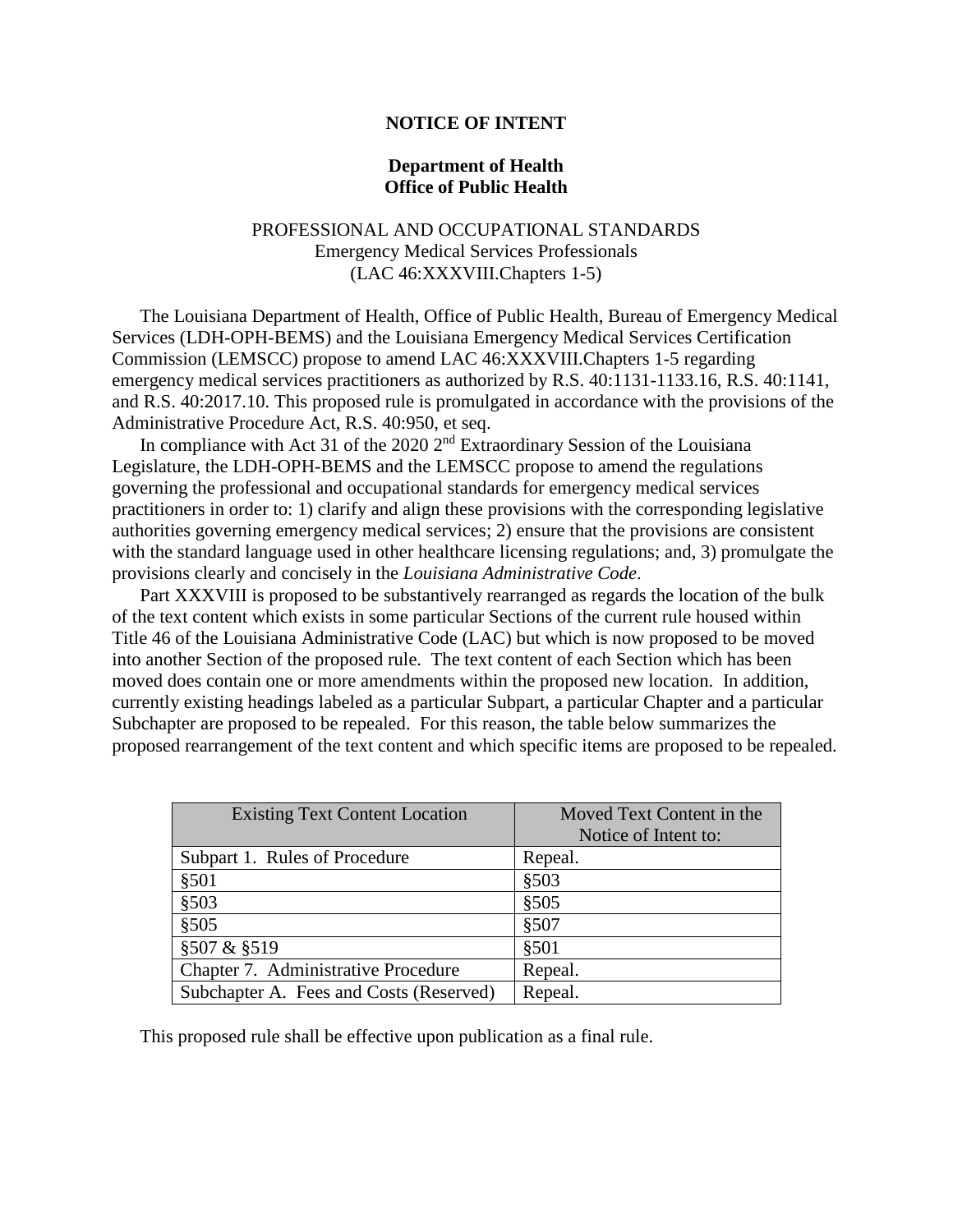# **Title 46 PROFESSIONAL AND OCCUPATIONAL STANDARDS Part XXXVIII. Emergency Medical Services Practitioners (Subpart 1. Rules of Procedure)**—Repeal.

# **Chapter 1. General**

# **§101. Statement of Purpose/General Definitions**

A. Purpose. The Louisiana Emergency Medical Services Certification Commission is a legally created administrative commission acting within the governmental structure of the state and possessing legal powers. To safeguard the life and health of the citizens of Louisiana, the law governing the practice of nationally registered and state licensed emergency medical services (EMS) practitioners, Louisiana Revised Statutes of 1950, R.S. 40:1131, et seq., as re-enacted and amended, delegates to this commission the responsibility to establish and publish standards of out-of-hospital practice, to regulate the scope of practice of EMS practitioners, to discipline and regulate the practice of EMS practitioners and to establish standards for educational programs preparing individuals for out-of-hospital practice.

B. General Definitions. The following words and terms shall have general applicability to their usage within the entirety of this Part.

*BEMS*—Bureau*.*

*Bureau*—unless otherwise specified, the Bureau of Emergency Medical Services within the Office of Public Health of the Louisiana Department of Health.

*Chair—*the chairman of the Louisiana Emergency Medical Services Certification Commission.

*Commission*—the Louisiana Emergency Medical Services Certification Commission as created under the Louisiana Department of Health pursuant to R.S. 40:1133.3.

*Bureau Director*—the duly appointed administrator who oversees the BEMS*.*

*Emergency Medical Services*—a system that represents the combined efforts of several professionals and agencies to provide prehospital emergency care to the sick and injured.

*EMS*—emergency medical services.

*EMS Practitioner—*an individual who is a licensed emergency medical responder, licensed emergency medical technician, licensed advanced emergency medical technician, or a licensed paramedic*.*

*Medical director*—a physician licensed by the Louisiana State Board of Medical Examiners who is accountable for the care delivered by EMS personnel.

*Public Safety Agency*—a functional division of a public or private agency which provides firefighting, police, medical, or other emergency services.

*Public Safety Telecommunicator*—an individual answering 911 emergency medical condition calls on behalf of a public safety agency who has authority, based on a protocol adopted by the agency, to provide T-CPR instructions to a caller before arrival of professional medical assistance by first responders.*T-CPR—*telephone cardiopulmonary resuscitation.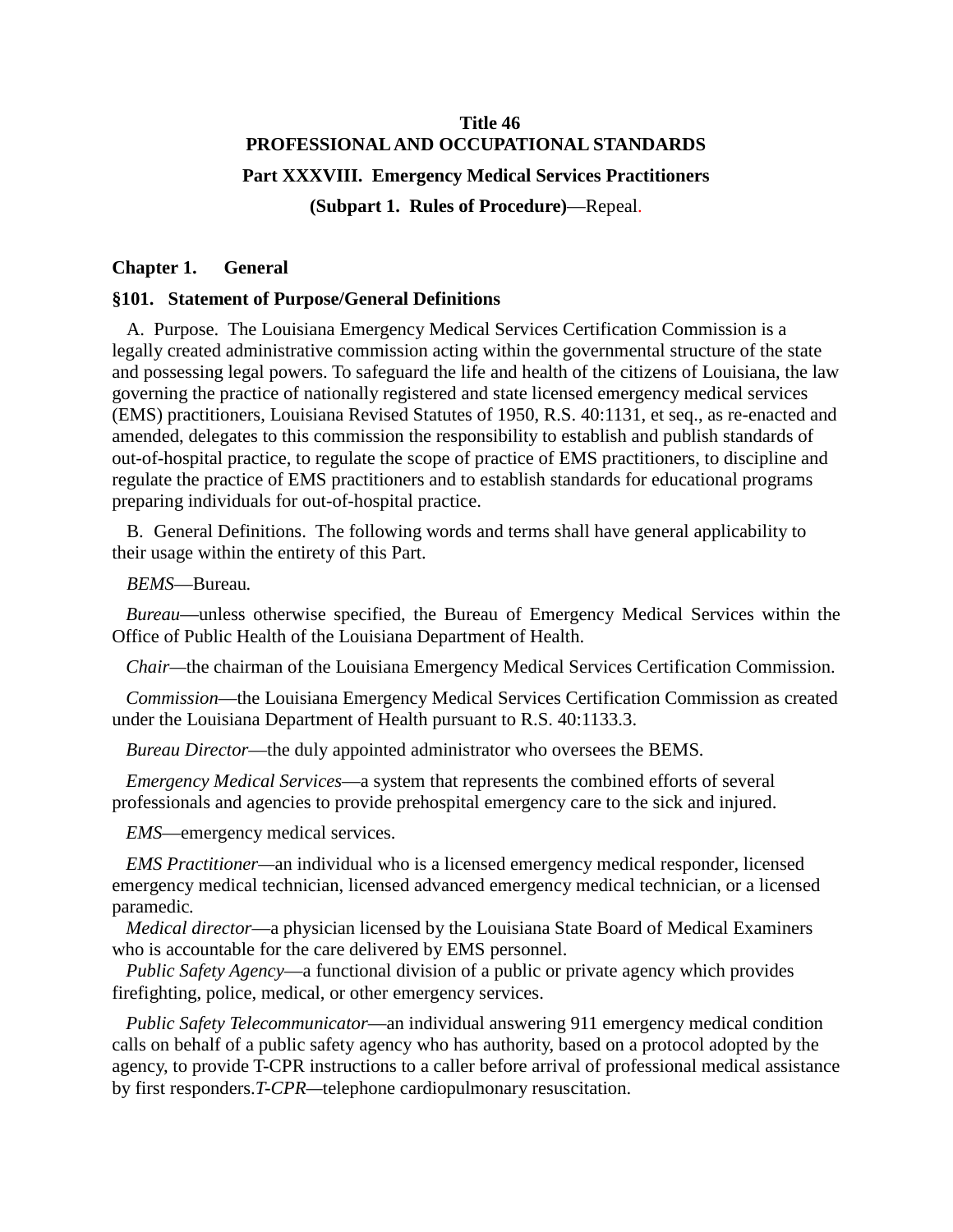AUTHORITY NOTE: Promulgated in accordance with R.S. 40:1133.1(A), R.S. 40:1133.4(A)(8), R.S.40:1133.5(9)(10) and R.S. 40:2017.10.

HISTORICAL NOTE: Promulgated by the Department of Health and Hospitals, Emergency Medical Services Certification Commission, LR 29:1821 (September 2003), amended by the Department of Health, Office of Public Health, Bureau of Emergency Medical Services, LR 47:

# **§103. Duties of EMS Practitioners**

A. A licensed emergency medical services practitioner may perform any of the following functions while caring for a patient at the scene of a medical or other emergency, or during the transport of a patient where voice contact is established with a physician and under the physician's order, or under a protocol that has been approved by the local parish medical society or the emergency medical services practitioner's medical director:

1. Services, treatment, and procedures consistent with national EMS education standards that have been approved and adopted by the bureau, and to the extent that he or she has been trained to perform such services, treatment, or procedures.

2. Administration of other drugs or procedures for which the licensed emergency medical services practitioner has received training, license, and approval by the commission and which may be considered necessary by the ordering physician.

3. Determine, based on approved protocols, whether it is appropriate for a person to be transported by ground ambulance to an alternative destination when the individual's condition does not meet the definition of emergency medical condition; however, :

a. No person shall be transported to an alternative destination unless he or she consents to being transported to that destination; and

b. No emergency medical services practitioner shall transport a person to an alternative destination in which the practitioner or the practitioner's employer has a financial interest.

B. An emergency medical services practitioner student, while he or she is enrolled in good standing in a state-approved clinical or field internship program under the direct supervision of a physician, registered nurse, paramedic, or other preceptor recognized by the bureau, may:

1. perform services, treatments, and procedures consistent with national EMS education standards that have been approved and adopted by the bureau, and to the extent that he or she has been trained to perform such services, treatment, or procedures; and

2. administer automated external cardiac defibrillation in accordance with the rules and regulations promulgated by the bureau under LAC 48:I.Chapter 61and a protocol that has been approved by the local parish medical society, a designee of the local parish medical society, or the EMS medical director.

C. In a case of a life-threatening situation as determined by a licensed emergency medical services practitioner, when voice contact with a physician is delayed, not possible, or when the delay in treatment could endanger the life of the patient, the emergency medical services practitioner may provide treatment to the patient in accordance with:

1. a protocol approved by the EMS medical director who is a board-certified or a boardeligible emergency medicine physician; or

2. a protocol established by the emergency medical services committee or the executive committee of the parish or component medical society, or its designee.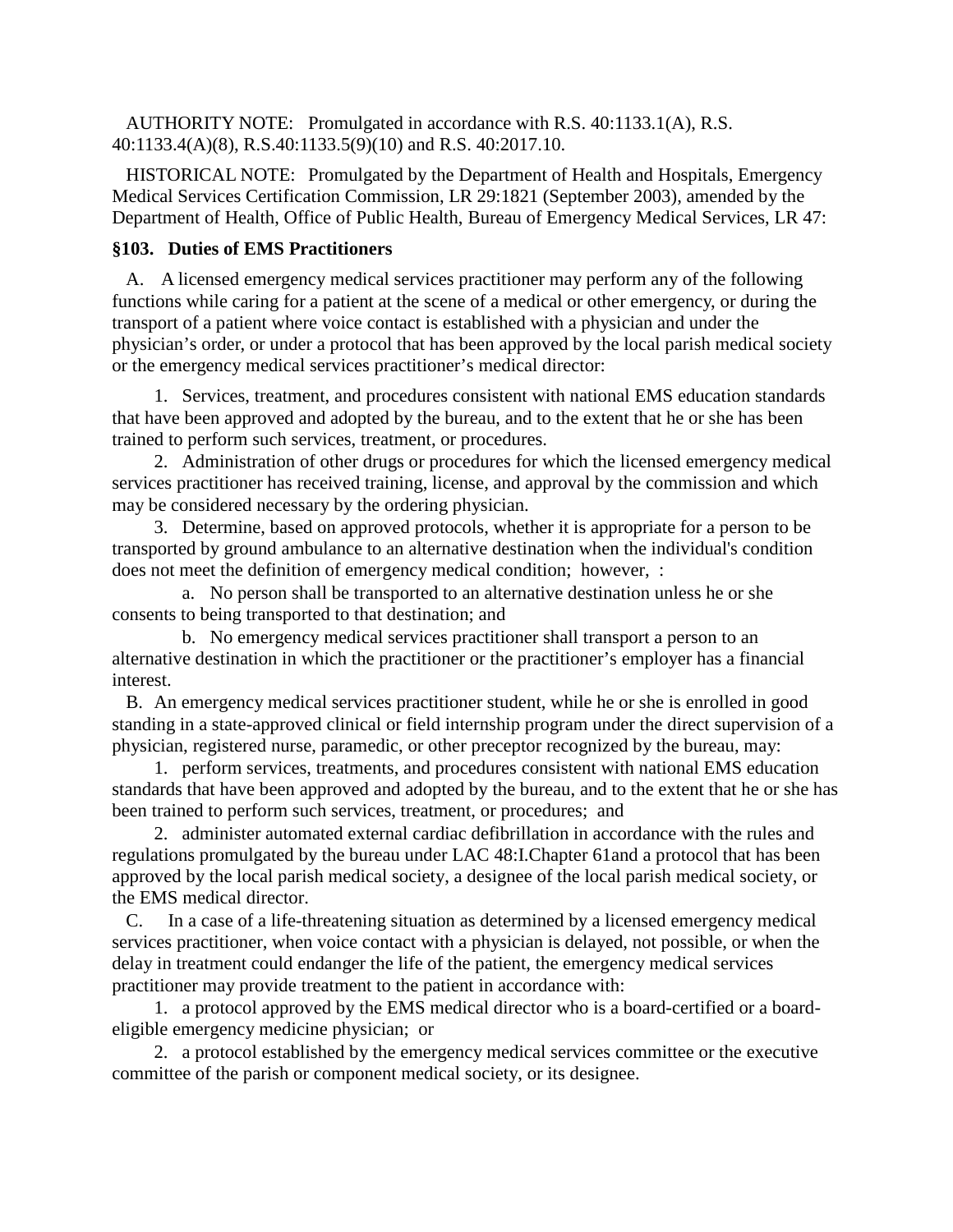a. In the event that there is no organized or functional local parish medical society within one or more parishes of the state at the time that an EMS practitioner responds to a lifethreatening situation in such parish under the conditions above outlined under Subsection C of this Section, the protocol established by the EMS medical director may be applied.

AUTHORITY NOTE: Promulgated in accordance with R.S. 1133.5(9) and R.S 40:2017.10.

HISTORICAL NOTE: Promulgated by the Department of Health, Office of Public Health, Bureau of Emergency Medical Services, LR 47:

### **§105. Public Safety Telecommunicator**

A. No person shall act as a public safety telecommunicator unless he has received a certificate of completion of an approved training course in T-CPR conducted by an entity or individual approved by the Bureau of EMS to conduct such T-CPR course. A public safety telecommunicator must possess and maintain a current certificate of completion of the T-CPR training required under this Section.

B. The Bureau of EMS shall give approval to a T-CPR training course if the course and the entity or individual proposing it meets the minimum standards for course approval set by the Bureau of EMS, including standards concerning instruction, training, and examination. Such standards shall mandate training every 2 years that meets or exceeds nationally recognized emergency cardiovascular care guidelines adopted by the Bureau and shall incorporate recognition protocols for out-of-hospital cardiac arrest and compression-only CPR instructions for callers. An approved entity or individual shall comply with the course approval criteria set by the Bureau, and may be removed by the Bureau from the roster of approved T-CPR trainers for failure to comply.

C. A public safety agency may enter into a reciprocal agreement with another public safety agency to provide T-CPR services, provided that the agency that accepts the 911 emergency medical condition telephone call when T-CPR instruction is needed has a public safety telecommunicator who holds a certificate in T-CPR in accordance with this Section.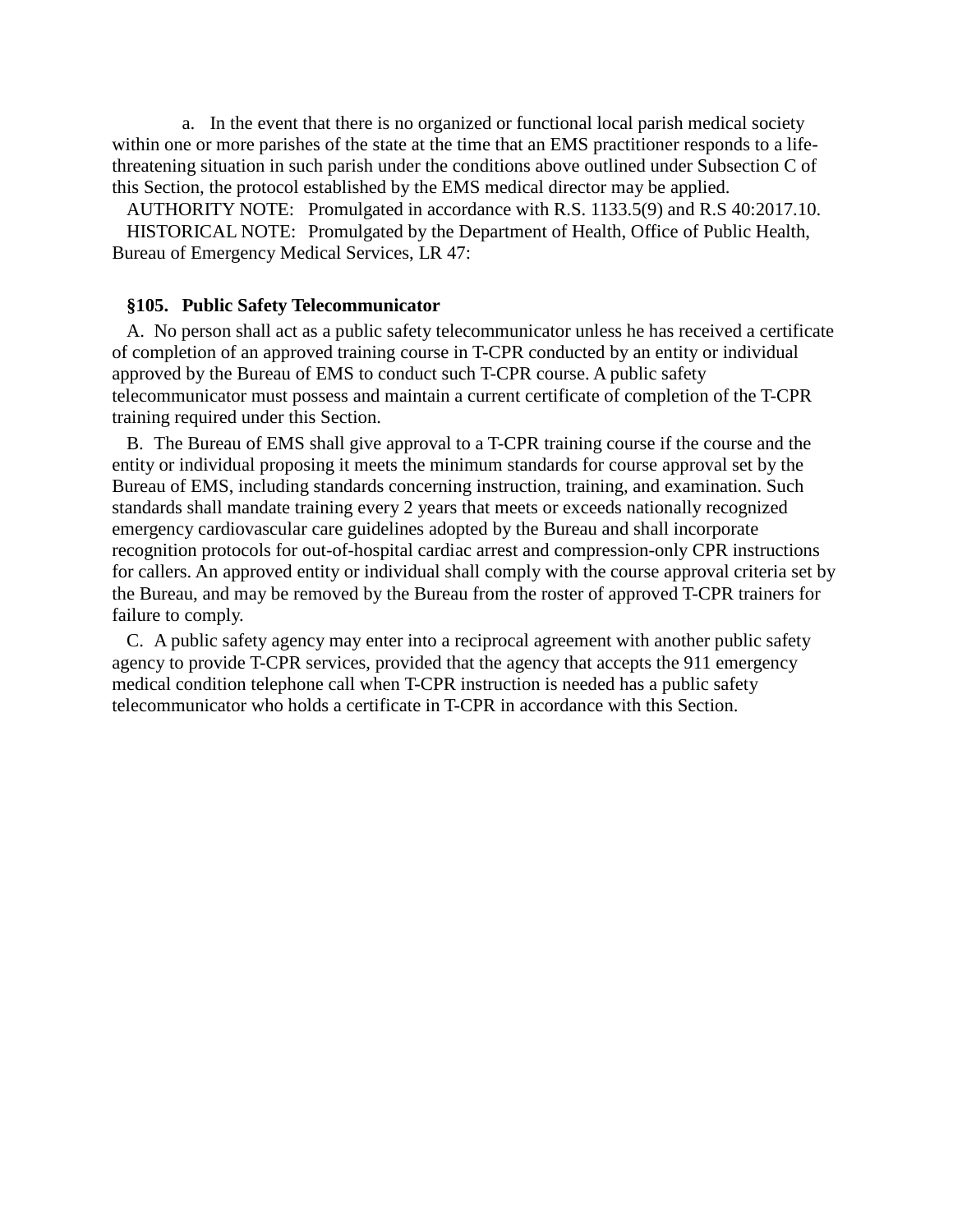D. The Bureau shall implement an efficient means for each public safety agency employing public safety telecommunicators to transmit identifying information for the public safety telecommunicators in their employ and an efficient means for either the public safety agency or the public safety telecommunicator to provide a certificate of completion of the T-CPR training to the Bureau.

1. Certificates of completion will be uploaded to the Bureau of EMS' Information Management System (IMS) in accordance with the following instructions:

a. Create an account in the Bureau of EMS' IMS.

i. Telecommunicators that are required to be certified in T-CPR are required to be registered in the Bureau of EMS' IMS for tracking purposes.

ii. The communication agency's administrator shall create an account to track current employees.

(a). The agency administrator must create a personal account, then create the agency account.

(b). Information to complete this can be found under the "How To" tab on the Bureau of EMS' IMS.

2. To update an existing account in the Bureau of EMS' IMS.

a. Login to the Bureau of EMS' IMS.

b. Update the information by answering affirmatively to the "Are you a Telecommunicator?" question.

c. Upload a current copy of the EMD/T-CPR certificate.

d. Check the box on the last page under affidavit next to "I agree" then submit.

AUTHORITY NOTE: Promulgated in accordance with R.S. 40:1131.1(E), R.S.

40:1133.1(A), R.S. 40:1133.5(9), R.S. 40:1133.16(D), and R.S. 40:2017.10.

HISTORICAL NOTE: Promulgated by the Department of Health, Office of Public Health, Bureau of Emergency Medical Services, LR 47:

**Chapter 3. Registration and Certification**

# **§301. Certification and Licensure**

A. State licensure by the Bureau of Emergency Medical Services is mandatory for practicing as a licensed first responder.

B. National certification and state licensure is mandatory for practicing as a licensed emergency medical technician.

C. National certification and state licensure is mandatory for practicing as a licensed advanced emergency medical technician.

D. National certification and state licensure is mandatory for practicing as a licensed paramedic.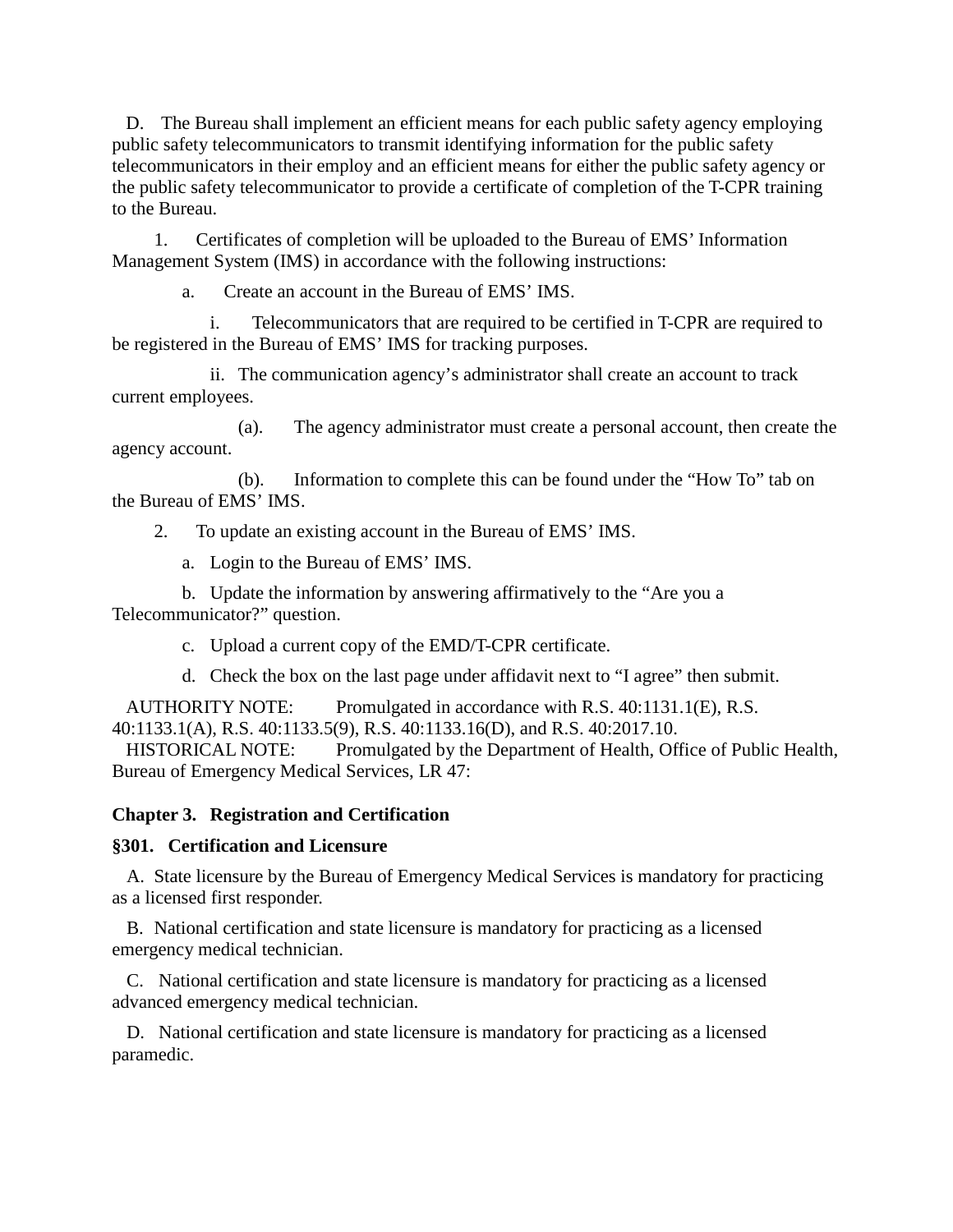E. State licensure as a licensed Emergency Medicals Services practitioner shall be issued only to an applicant who qualifies by submitting the following evidence to the Bureau of EMS in accordance with R.S. 40:1133.6, et seq.:

1. documentation of the satisfactory completion of the required approved educational program; and

2. documentation that the applicant meets other qualifications and requirements as established by the bureau.

F. Reciprocity will be granted to an applicant that submits evidence of licensing or certification in good standing from another state, territory, or country or has received military training and certification or licensure as an emergency medical services practitioner as defined in Section 101.B of this Part, and meets the qualifications and requirements established by the bureau.

1. The Recognition of Emergency Medical Services Personnel Licensure Interstate Compact (REPLICA) has been enacted into state law under Act 31 of the 2020 2<sup>nd</sup> Extraordinary Session of the Louisiana Legislature and may be found under R.S. 40:1141.

G. A Louisiana EMS practitioner license must be renewed every 2 years provided the applicant seeking renewal completes the application and meets the requirements for renewal established by the bureau prior to the expiration date on his or her current license.

1. An individual whose license expires by his or her failure to timely renew as provided under Subsection G of this Section may be reinstated provided the applicant submits a completed application and meets any additional requirements established by the bureau.

H. The commission shall render an opinion to the Bureau of Emergency Medical Services on whether the applicant meets the requirements of licensure in all questionable cases.

.AUTHORITY NOTE: Promulgated in accordance with R.S. 40:1131.1(E), R.S. 40:1131.1(A), R.S. 40:1133.5(9), R.S. 40:1133.6, R.S. 40:1141, and R.S. 40:2017.10.

HISTORICAL NOTE: Promulgated by the Department of Health and Hospitals, Emergency Medical Services Certification Commission, LR 29:1821 (September 2003), amended by the Department of Health, Office of Public Health, Bureau of Emergency Medical Services, LR 47:

# **§303. Denial of Certification Licensure, Reinstatement, or the Right to Practice EMS as a Student**

A. Applicants for licensure, reinstatement, or the right to practice as an EMS student may be denied approval for licensure, reinstatement, receipt of a temporary permit, eligibility for the National Registry exam, or entry or progress into any clinical or field internship aspects of an EMS course, if the applicant:

1. knowingly falsifies any documents submitted to the bureau, commission or the EMS educational facility; or

2. has pled guilty, nolo contendere, been convicted of, or committed a: "crime of violence" as defined in R.S. 14:2(B), or any of the following crimes:

a. first degree feticide;

b second degree feticide;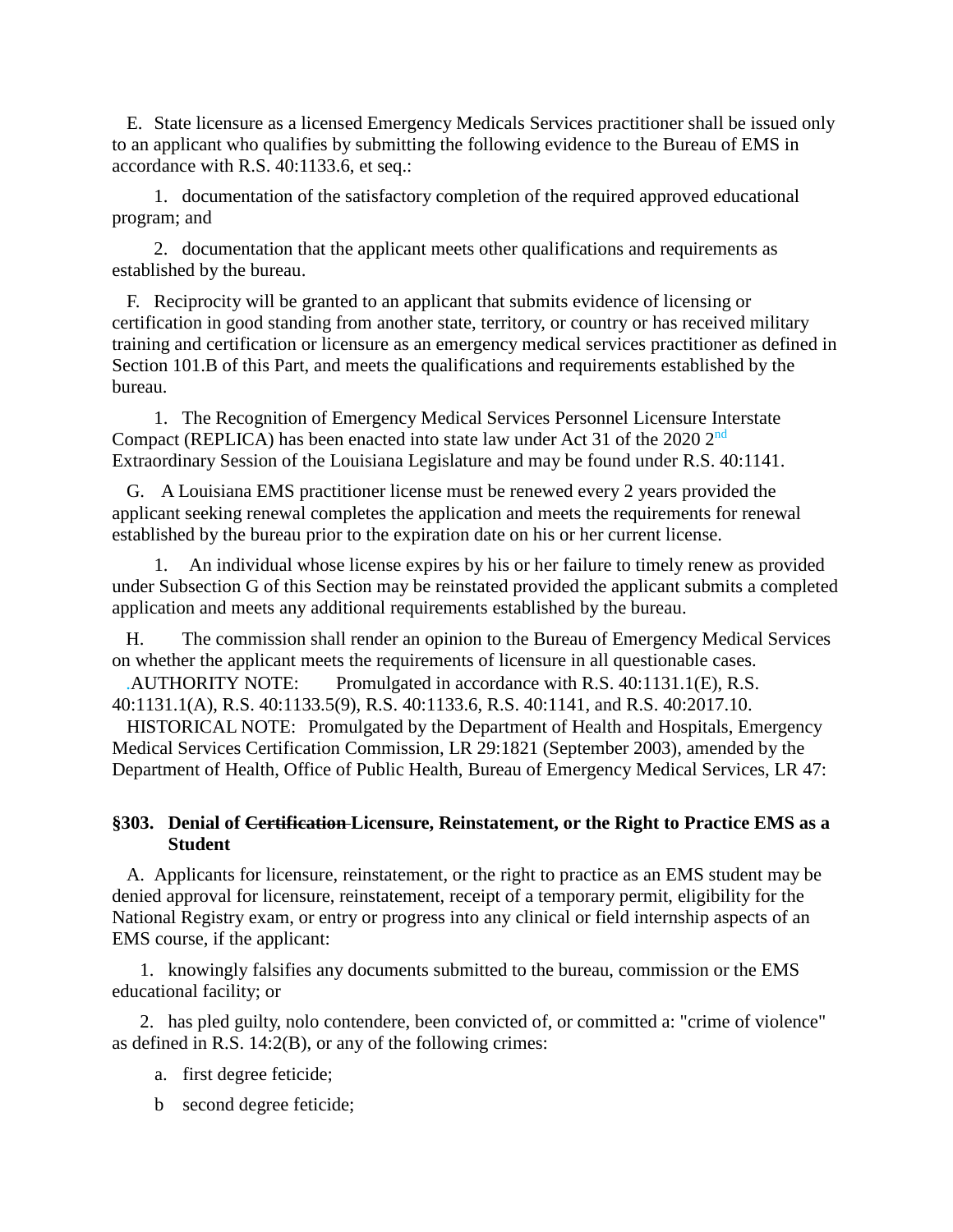- c. aggravated assault with a firearm;
- d. stalking;
- e. false imprisonment (offender armed with a dangerous weapon);
- f. incest;
- g. aggravated incest;
- h. molestation of a juvenile;
- i. sexual battery of the infirm; or
- j. crime which involves felony drug charges.

B. …

C. Applicants who are denied licensure, reinstatement, or the right to practice EMS as a student shall not be eligible to submit a new application, unless the ground for denial is falsification of records and until the following conditions are met.

1. A minimum of 2 years has passed since the denial was issued.

 $2. -3.$  …

AUTHORITY NOTE: Promulgated in accordance with R.S. 40:1131.1(E), R.S. 40:1133.1(A)(E), R.S. 40:1133.5(9), R.S. 40:1133.7(1)(2) and R.S. 40:2017.10.

HISTORICAL NOTE: Promulgated by the Department of Health and Hospitals, Emergency Medical Services Certification Commission, LR 29:1821 (September 2003),amended by the Department of Health, Office of Public Health, Bureau of Emergency Medical Services, LR 47:

### **§305. Delay of Licensure, Reinstatement, or the Right to Practice EMS as a Student**

A. Applicants for licensure, reinstatement, and for practice as a EMS student shall have approval delayed for licensure, for reinstatement, to receive a temporary working permit, to be eligible for National Registry Exam, or to enter or progress into any clinical EMS course, if the applicant:

1. has any pending disciplinary action or any restrictions of any form by any licensing/certifying entity in any state;

2. …

3. has pled guilty, nolo contendere, been convicted of or committed a crime that reflects on the ability of the person to practice EMS safely, and the conditions of the court have not been met, or is currently serving a court ordered probation or parole.

B. …

C. Applicants who are delayed licensure, reinstatement, or the right to practice EMS, as a student shall not be eligible to submit a new application until the following conditions are met:

 $1 - 2$ . ...

AUTHORITY NOTE: Promulgated in accordance with R.S. 40:1131.1(E), R.S. 40:1133.1(A)(E), R.S. 40:1133.5(9), R.S. 40:1133.7(1)(2), and R.S. 40:2017.10.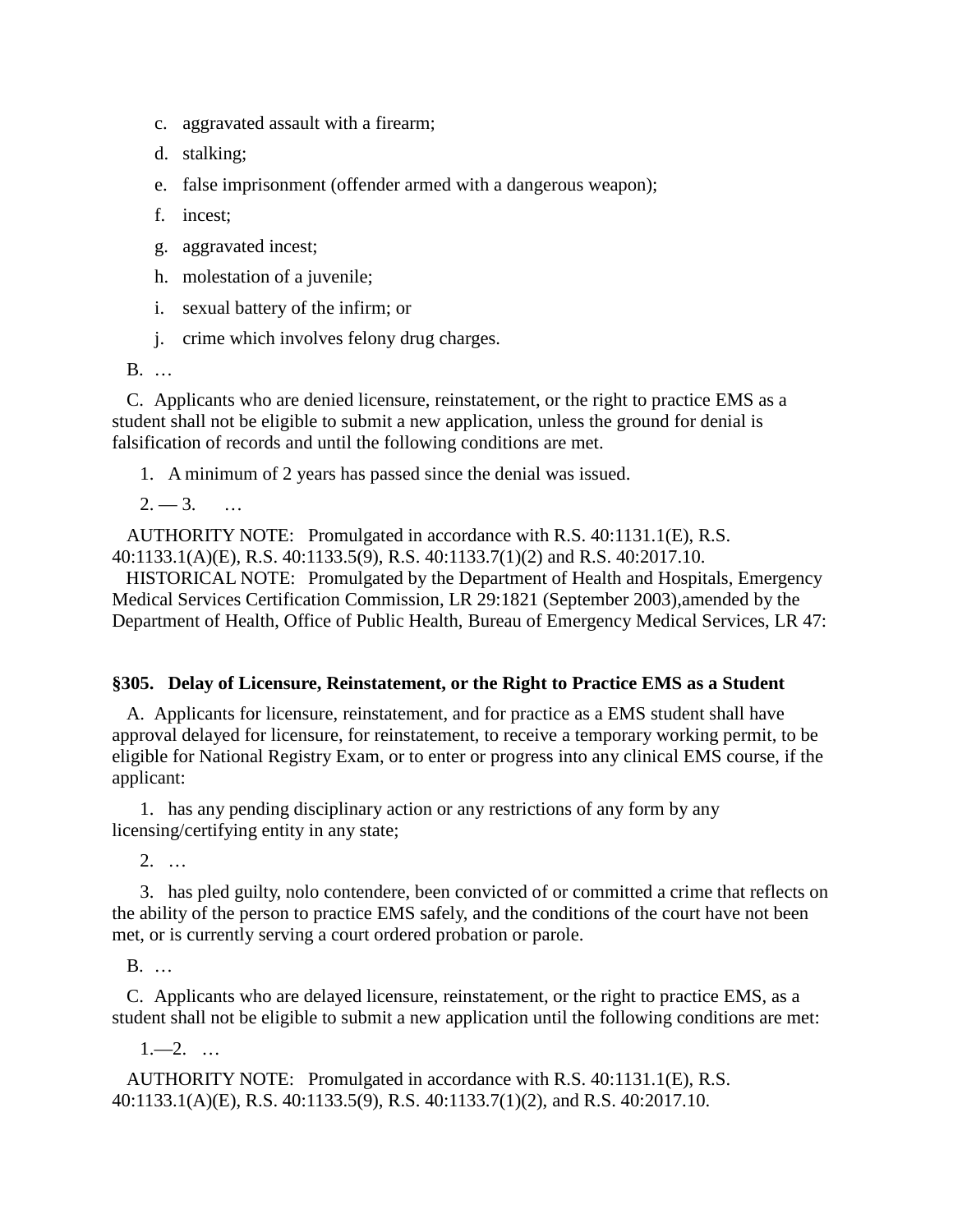HISTORICAL NOTE: Promulgated by the Department of Health and Hospitals, Emergency Medical Services Certification Commission, LR 29:1822 (September 2003) , amended by the Department of Health, Office of Public Health, Bureau of Emergency Medical Services, LR 47:

# **§307. Criminal History Record and Identification**

A. The Bureau shall be entitled to the criminal history record and identification files of the Louisiana Bureau of Criminal Identification and Information, located within the Louisiana Department of Public Safety and Corrections, of any person who is seeking an initial license as an emergency medical personnel, or any person who answers affirmatively to the criminal background questions on a license renewal application. Fingerprints and other identifying information of the applicant shall be submitted to the Louisiana Bureau of Criminal Identification and Information for qualification and registry. The Bureau may impose any or all such fees or costs on the applicant.

1. The criminal history record must not be more than 2 years old.

B. The Louisiana Bureau of Criminal Identification and Information shall, upon request of the bureau and after receipt of such fingerprint card and other identifying information from the applicant, make available to the bureau all arrest and conviction information contained in the Louisiana Bureau of Criminal Identification and Information's criminal history record and identification files which pertain to the applicant for licensure. In addition, the fingerprints shall be forwarded by the Louisiana Bureau of Criminal Identification and Information to the Federal Bureau of Investigation for a national criminal history record check.

C. An individual's initial application for EMS Practitioner licensure will be forwarded to the Louisiana Bureau of Criminal Identification and Information after the application, fingerprints and applicable fees are received.

1. The bureau will pay the appropriate fees to the Louisiana Bureau of Criminal Identification and Information for furnishing information contained in the Louisiana Bureau of Criminal Identification and Information's criminal history record and identification files, including any additional cost of providing the national criminal history records check, which pertains to the applicant.

AUTHORITY NOTE: Promulgated in accordance with R.S. 40:1131.1(E), R.S. 40:1133.1(A)(E), R.S. 40:1133.5(9), R.S. 40:1133.7(1)(2), and R.S. 40:2017.10.

HISTORICAL NOTE: Promulgated by the Department of Health and Hospitals, Emergency Medical Services Certification Commission, LR 29:1821 (September 2003), amended by the Department of Health, Office of Public Health, Bureau of Emergency Medical Services, LR 47:

# **Chapter 5. Disciplinary Proceedings; Alternative to Disciplinary Proceedings §501. Definition of Terms Applying to EMS Practice as Used in this Chapter**

A. As they apply to EMS practice and/or to the exercise of the commission's disciplinary authority, the following words and terms are hereby defined as used within this Chapter.

*Accountability*―being answerable for one's actions or inactions. The licensed EMS practitioner answers to self, patient, agency, medical director, profession and society for the effectiveness and quality of EMS care rendered. It is the personal responsibility of each individual to maintain competency in practice. If the assigned EMS practitioner does not possess the specialized EMS knowledge, skills and abilities required to provide the required care, said EMS practitioner shall notify the appropriate supervisory EMS personnel.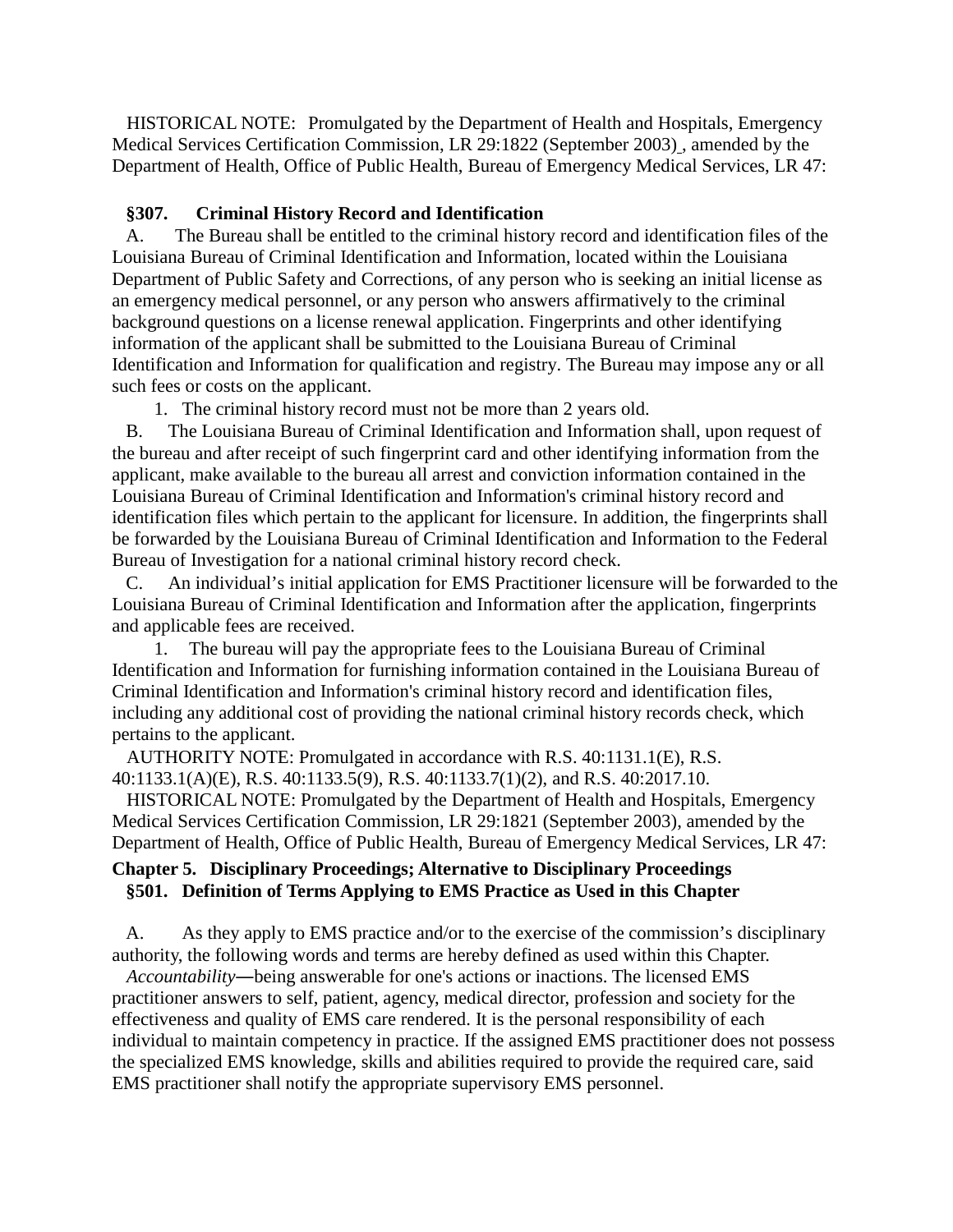*Additional Acts*―activities beyond those taught in state approved EMS education programs. Additional acts are authorized by the commission through rules and regulations or declaratory statements interpreting the legal definition of EMS. Licensed EMS practitioner are accountable for attaining and maintaining competency when performing approved additional acts.

*Aiding and Abetting*―to intentionally assist anyone by condoning, or to apply positive or negative force to assist anyone in violating Parts I – III of Chapter 5-C of Title 40 of the Revised Statutes or the rules and regulations of the commission or bureau.

*Assessment*―identifying human responses, which indicate existing, or potential abnormal condition through the patient history, physical examination, and observation, in accordance with the standards of EMS of practice.

*Assignment*―designating EMS activities to be performed by an individual consistent with his or her scope of practice.

*Carrying Out the Medical Orders of a Physician Licensed in Louisiana*―

a. licensed EMS practitioners may, based on their individual judgment of each situation, accept verbal orders initiated by a licensed physician, provided the order is related to the said practitioner's scope of practice;

b. licensed EMS practitioners may execute standing orders of a licensed physician.

*Collaborating*―a process involving two or more health care professionals working together, though not necessarily in each other's presence, each contributing one's respective area of expertise to provide more comprehensive care than one alone can offer.

*Delegating EMS Interventions*―committing or entrusting the performance of selected EMS tasks by the licensed EMS practitioner to other competent EMS personnel in selected situations. The licensed EMS practitioner retains the accountability for the total EMS care of the individual.

*Deny*―to refuse for cause.

*EMS Services*―activities designed to resolve, diminish, or prevent the needs that are inferred from the individual's problem; includes the planning, implementation and evaluation of said activities in accordance with the Standards of EMS practice.

*Expanded Scope of Practice*―those functions, procedures and activities which are currently not part of the approved National EMS curriculum, but have been approved by the EMS Certification Commission as appropriate for the various levels of EMS practitioners.

*Field Diagnosis*―prehospital evaluation of the patient's condition and its causes.

*Habit*―a mode of behavior, which an individual acquires over a period of time.

*Limit*―to confine within certain bounds.

*Maintaining EMS Care Rendered Directly or Indirectly*—preserving the continuity of safe and effective EMS care, including the delegated EMS activities.

*Managing and Supervising the Practice of EMS*―those activities which serve to fulfill the accountability of the licensed EMS practitioner for the total EMS care of the individual when tasks in the EMS care are delegated to other EMS personnel. These activities include:

a. judging the priority of EMS needs of the individual(s);

b. determining actions required to meet the needs;

c. assigning personnel, including self, qualified to implement the prescribed EMS care components of that care;

d. providing information needed by personnel for the implementation of the assigned EMS care and ascertaining the assimilation of same information;

e. directing the EMS care and evaluating the outcomes of that care; and

f. determining and initiating changes in EMS care or in assignment of EMS personnel.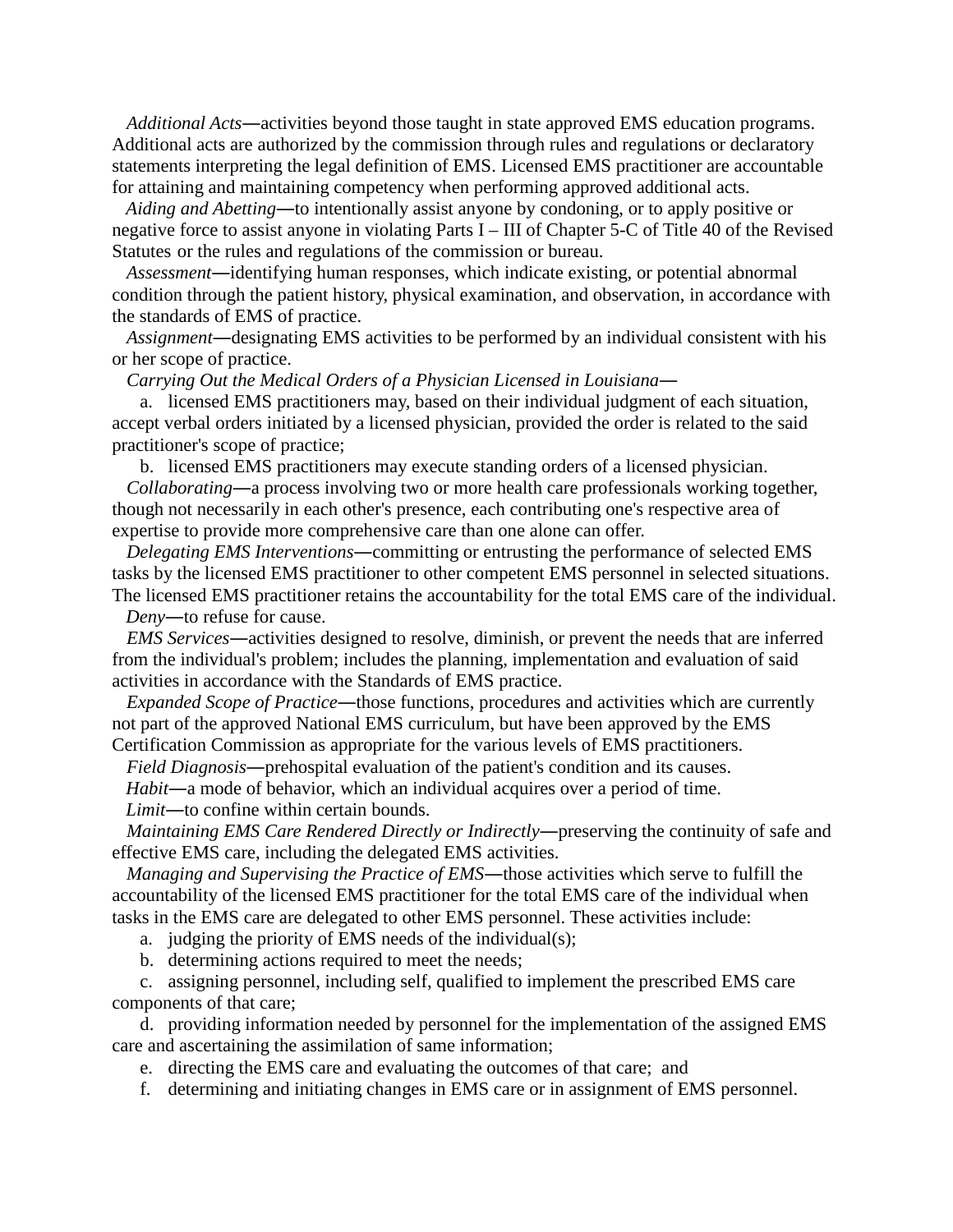*Medical Diagnosis*—the conclusion reached in identification of the patient's disease, especially the art of distinguishing among several possibilities with the intent of prescribing relevant treatment.

*Medical Interventions*―all functions, activities, medications and medical treatments of therapeutic or corrective nature approved by the Bureau of EMS and the EMS Certification Commission.

*Mentally Incompetent*―a court judgment of legal insanity or incompetence or a medical diagnosis indicating insanity or incompetence.

*Moral Turpitude*—an act of baseness, vileness, or depravity in the duties which one person owes to another, or to society in general, which is contrary to the usual, accepted, and customary rule of right and duty which a person should follow.

*Negligence*―a breach of duty of care owed to an individual.

*Other Causes*―includes, but is not limited to:

a. failure to practice EMS in accordance with the standards of EMS practice;

b. possessing a physical impairment or mental impairment, which interferes with the judgment, skills or abilities required for the practice of EMS;

- c. failure to utilize appropriate judgment;
- d. failure to exercise technical competence in carrying out EMS care;

e. violating the confidentiality of information or knowledge concerning the patient;

f. performing procedures beyond the authorized scope of EMS or any specialty thereof;

g. performing duties and assuming responsibilities within the scope of the definition of EMS practice when competency has not been achieved or maintained, or where competency has not been achieved or maintained in a particular specialty;

h. improper use of drugs, medical supplies or equipment, patient's records, or other items;

- i. misappropriating items of an individual, agency, or entity;
- j. falsifying records;

k. failure to act, or negligently or willfully committing any act that adversely affects the physical or psychosocial welfare of the patient;

l. delegating or assigning EMS care, functions, tasks, or responsibilities to others contrary to regulations or failing to adequately supervise EMS tasks assigned to others during the course of providing EMS care;

m. leaving a EMS assignment where there was a duty to act without properly notifying appropriate personnel;

n. failing to report to the Bureau of Emergency Medical Services, through the proper channels, facts known regarding the incompetent, unethical, or illegal practice of any EMS practitioner, including any practice or conduct that violates any provision, requirement, or prohibition contained in this part or R.S. 40:1131-1141;

o. has violated a rule or an order adopted by the commission or the bureau, or a state or federal law relating to the practice of EMS practitioners, or a state or federal narcotics or controlled substance law;

p. inappropriate, incomplete or improper documentation;

q. use of or being under the influence of alcoholic beverages, illegal drugs or drugs which impair judgment while on duty;

r. failure to cooperate with the commission or bureau by:

i. not furnishing in writing a full and complete explanation covering a matter requested in writing by the commission or bureau; or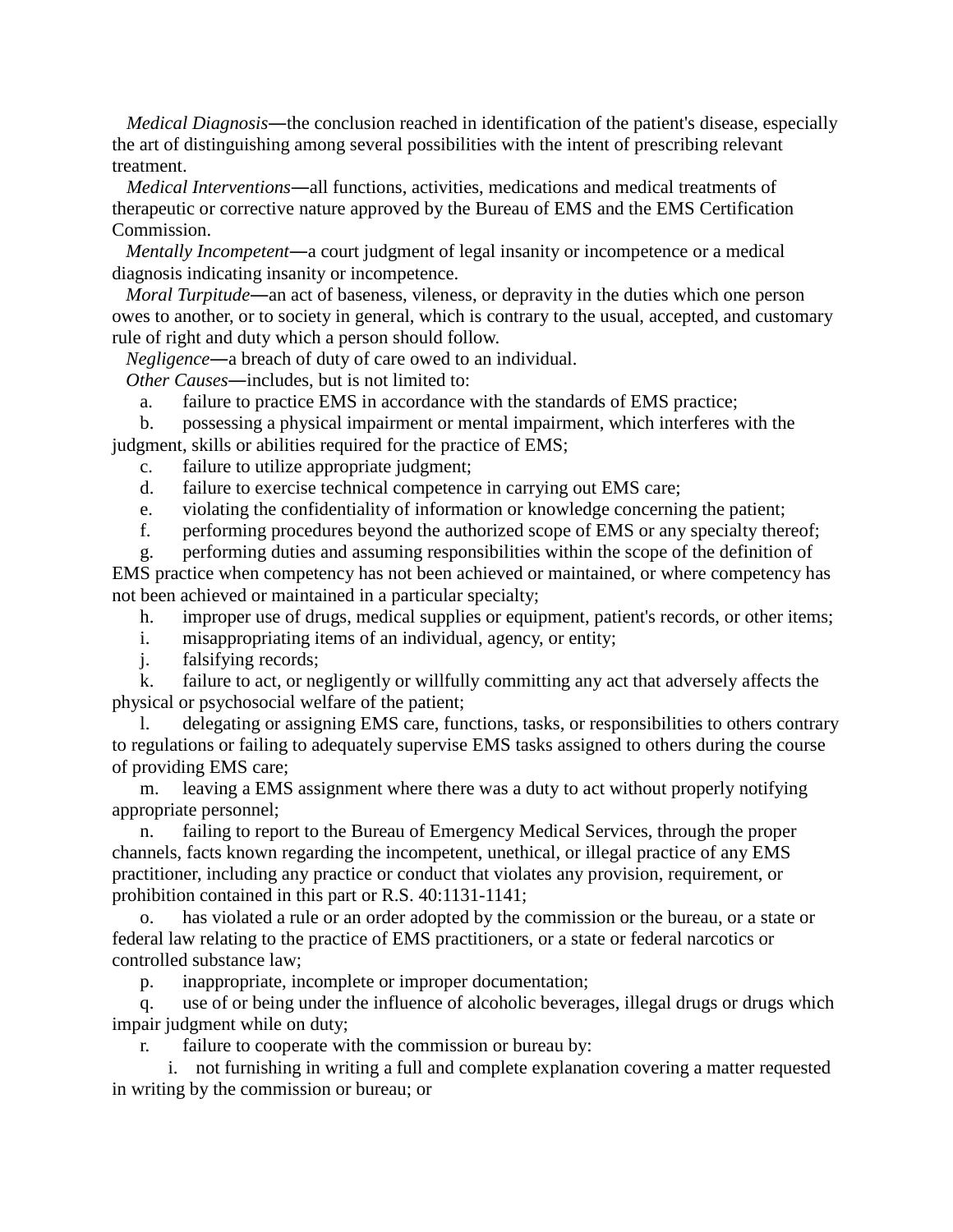ii. not responding to subpoenas issued by the commission in connection with any investigation or hearing;

s. exceeds professional boundaries, including but not limited to sexual misconduct; and

t. use of any advertisement or solicitation which is false, misleading, or deceptive to the general public or persons to whom the advertisement or solicitation is primarily directed.

*Preventive Instruction*―those EMS measures that provide health information and explanation to the public to reduce the incidence of death and injury.

*Probate*—to stay a sentence of certification suspension during good behavior and placing under supervision of Bureau for a period of time. Certification is marked "probated" and specific requirements are identified.

*Professional Boundaries*―the limits of the professional relationship that allow for a safe therapeutic connection between the professional and the patient.

*Reasonable Skill and Safety*―practicing EMS in accordance with the standards of EMS practice.

*Reprimand*―written communication to the individual stating the commission's concerns, and public notification of the individual's name and reason for the reprimand.

*Restrict*―to limit or restrain EMS practice by settings, types of patients, or other means. *Revoke*―to annul or make void by calling back. Revocation of certification shall be indefinite as to the practice of EMS in Louisiana.

*Scope of Practice*—the range of duties and skills EMS practitioners are expected to perform. *Sexual Misconduct*―an extreme boundary violation which involves the use of power,

influence and/or knowledge inherent in one's profession in order to obtain sexual gratification, romantic partners and/or sexual deviant outlets. Any behavior that is seductive, sexually demeaning, harassing or reasonably interpreted by a patient as sexually inappropriate, is a violation of the EMS practitioner's fiduciary responsibility

*Specialized Knowledge and Skills*―required for the practice of EMS means the current theory and practice taught in state approved EMS education programs preparing persons for EMS practitioner licensure as well as information in the biological, physical and behavioral sciences.

*Specialty Care Transport Paramedic*—those individuals who have met the requirements as approved by the EMS Certification Commission.

*Student EMS Practitioner*―a person who is engaged in learning experiences in a program of study leading to candidacy for licensure to practice as a licensed EMS practitioner. The term applies only when the person is participating in an integral part of the program of study.

*Suspend*―to hold certification to practice as a certified EMS practitioner in abeyance for a definite or an indefinite period of time.

*Teaching of EMS*―instructing EMS practitioner students and providing continuing EMS education to licensed EMS practitioners.

*Unfit or Incompetent*―unsuitable.

AUTHORITY NOTE: Promulgated in accordance with R.S. 40:1133.4(A)(8) and R.S.1133.5(9) and R.S. 40:2017.10.

HISTORICAL NOTE: Promulgated by the Department of Health and Hospitals, Emergency Medical Services Certification Commission, LR 29:1822 (September 2003), amended by the Department of Health, Office of Public Health, Emergency Medical Services Certification Commission and the Bureau of Emergency Medical Services, LR 47: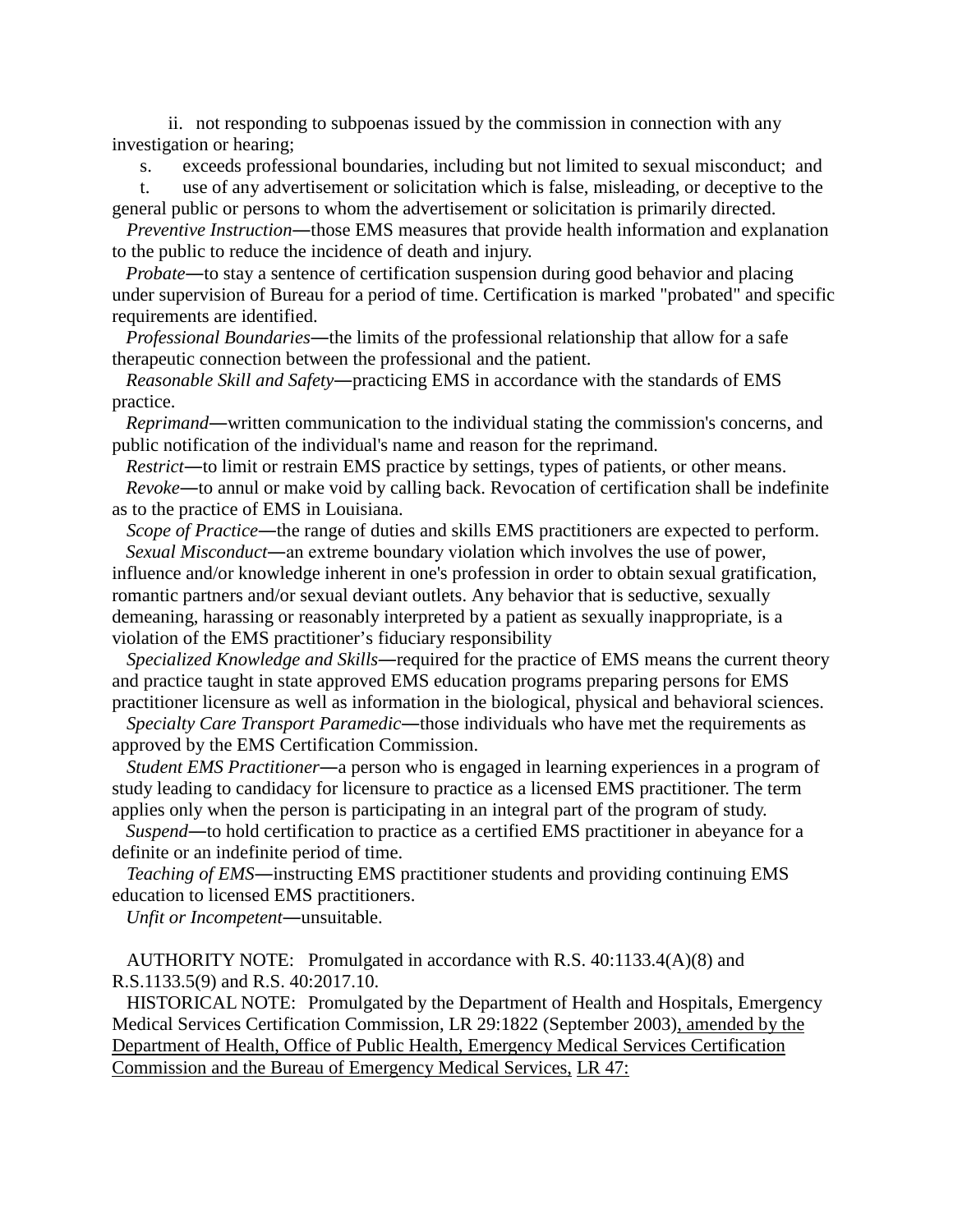### **§503. Disciplinary Proceedings before the Commission**

A. The Emergency Medical Services Certification Commission has the responsibility to consider and determine the action necessary upon all charges of conduct which fail to conform to R.S. 40:1131, et seq., as re-enacted and amended, or to the rules and regulations promulgated to carry out the provisions of this Part.

AUTHORITY NOTE: Promulgated in accordance with R.S. 40:1133.4(A)(8) and R.S. 40:2017.10.

HISTORICAL NOTE: Promulgated by the Department of Health and Hospitals, Emergency Medical Services Certification Commission, LR 29:1822 (September 2003) , amended by the Department of Health, Office of Public Health, Emergency Medical Services Certification Commission, LR 47:

# **§505. Proceedings against Licensed EMS Practitioners or Certified EMS Practitioner Applicants**

A. The commission may direct the Bureau of Emergency Medical Services to deny, revoke, suspend, probate, limit, reprimand, or restrict any license to practice as a licensed EMS practitioner or otherwise discipline an individual in accordance with R.S. 40:1133.7.

The commission, through the Bureau, may obtain an injunction without bond forbidding any person from violating or continuing to violate any of the applicable provisions of Part II of Chapter 5-C of Title 40 of the Revised Statutes. This injunction shall not be subject to release upon bond.

B. Every individual subjected to disciplinary proceedings shall be afforded an opportunity for a hearing before the commission or its duly appointed hearing officer or committee.

C. A complaint that an individual has engaged in, or is engaging in, any conduct proscribed by R.S. 40:1133.10, may be made by any person, staff, agency or the commission. Such complaints shall be in writing, and on a form prescribed by the commission or affixed to the form prescribed by the commission.

D. Ground for disciplinary proceedings against a person, individual or licensed EMS practitioner, as applicable, are specified in R.S. 40:1133.7 and R.S. 40:1133.10 which include, but are not limited to, the following:

1. selling, attempting to sell, falsely obtaining, or furnishing to any person any licensed EMS practitioner diploma, license document or record, or aid or abet therein;

2. practicing as an emergency medical services practitioner under any diploma, certificate or license illegally obtained or signed or issued unlawfully, or aid or abet therein;

3. impersonating an emergency medical services practitioners by practicing as a licensed emergency medical services practitioner without possessing the required credentials, or aid or abet therein;

4. practicing as an emergency medical services practitioner during the time that the individual's emergency medical services practitioner's license is suspended, revoked or lapsed, or aid or abet therein;

5. conducting emergency medical services education programs or any course claiming to prepare students for licensure as an emergency medical services practitioner without both the course and the educator holding proper credentials approved by the bureau, or aid or abet therein;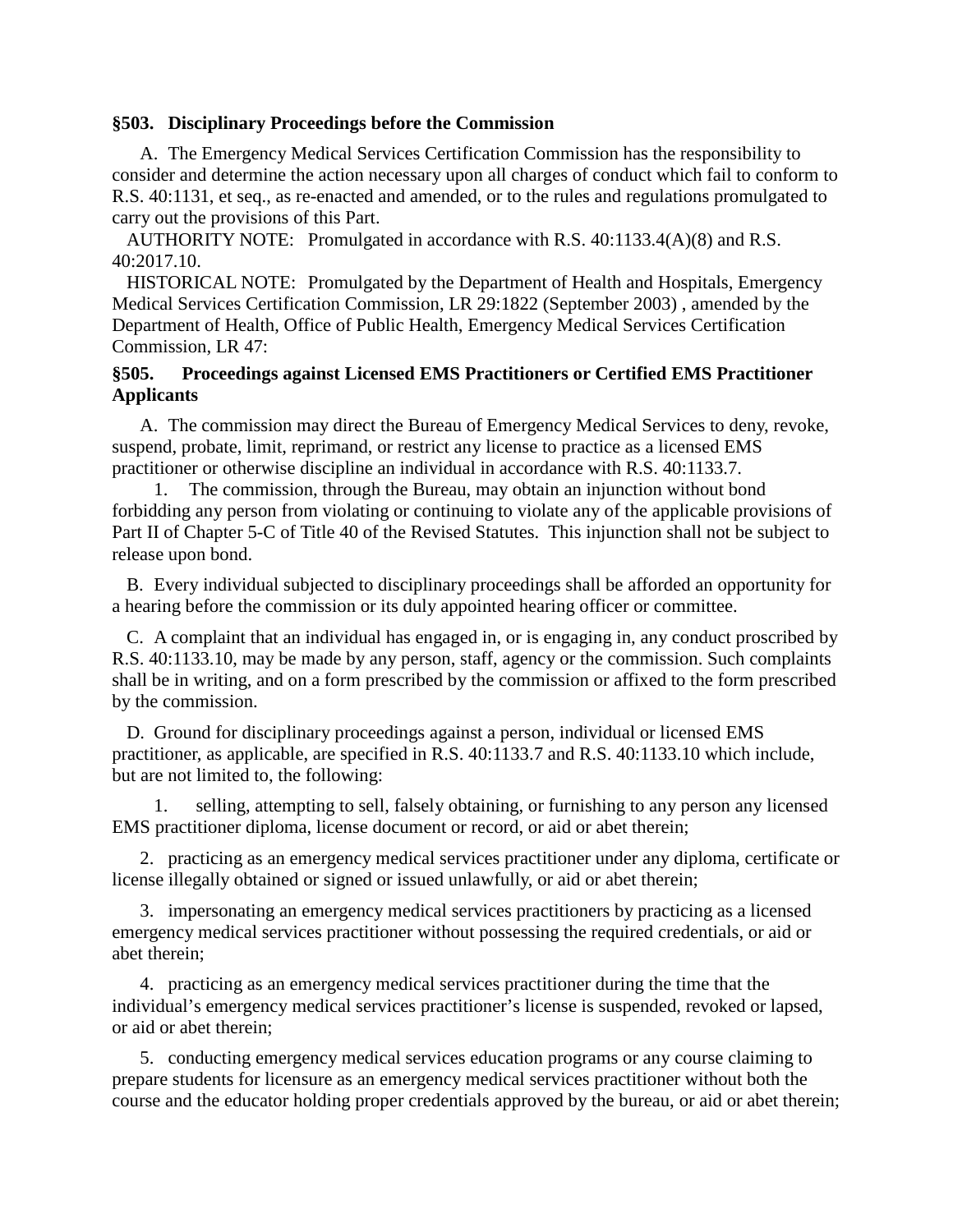6. is guilty of a felony or is convicted of a crime or offense which reflects the inability to practice EMS with due regard for the health and safety of clients or patients or enters a plea of guilty or nolo contendere to a criminal charge regardless of final disposition of the criminal proceeding, including, but not limited to, expungement, non-adjudication or pardon;

7. is unfit or incompetent by reason of negligence, habit, or other cause;

8. is habitually intemperate in the use of or abuses alcohol or habit-forming drugs;

9. has demonstrated actual or potential inability to practice EMS with reasonable skill and safety to individuals because of use of alcohol or drugs; or has demonstrated inability to practice EMS with reasonable skill and safety to individuals because of illness or as a result of any mental or physical condition;

10. is mentally incompetent;

11. has had a certification to practice EMS or to practice as another health care provider denied, revoked, suspended, or otherwise restricted;

12. is guilty of moral turpitude;

13. has violated any provision of this Part; or

14. is guilty of aiding or abetting another person in the violation under Paragraphs 1, 2, 3, 4, or 5 of this Subsection.

E. Prosecution for violations shall be brought in the name of the State, provided that it does not interfere with a prosecution brought by the district attorney of a parish when a prosecution or a pre-prosecution proceeding has been initiated by the district attorney.

1. Violators found guilty under Paragraphs 1, 2, 3, 4, 5 or 14 of Subsection D of this Section shall:

a. upon first conviction, be fined not more than \$500 or imprisoned for not more than 6 months, or both; and

b. upon second or subsequent conviction, the offender shall be imprisoned with or without hard labor for not more than 2 years and fined not more than \$5,000.

AUTHORITY NOTE: Promulgated in accordance with R.S. 40:1133.4(A)(8), R.S. 40:1133.5(9), R.S. 40:1133.9, R.S. 40:1133.10 and R.S. 40:2017.10.

HISTORICAL NOTE: Promulgated by the Department of Health and Hospitals, Emergency Medical Services Certification Commission, LR 29:1823 (September 2003), amended by the Department of Health, Office of Public Health, Emergency Medical Services Certification Commission, LR 47:

# **§507. Proceedings Involving Students Enrolled in EMS Education Programs**

A. The commission may direct the Bureau of Emergency Medical Services to deny, revoke, suspend, probate, limit, reprimand or restrict any student enrollment in EMS education programs, or otherwise discipline a student enrolled in EMS education programs or attempting to enroll in EMS education programs as part of its duties and responsibilities in regulating the practice of EMS in Louisiana and in overseeing the administration of the curriculum and operation of EMS education programs in the state of Louisiana.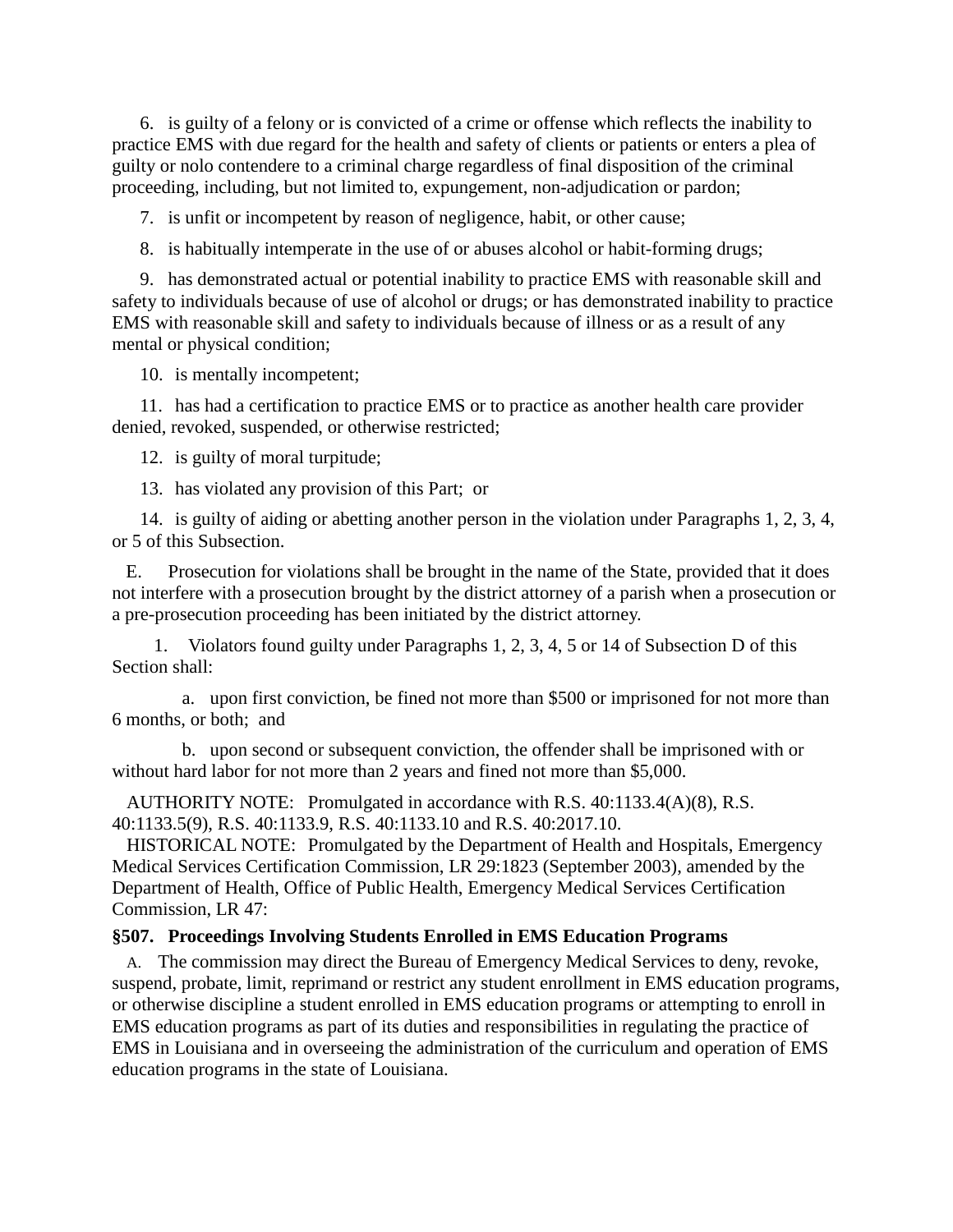B. Every student enrolled or attempting to enroll in EMS education programs subjected to the proceedings set forth above, shall be afforded an opportunity for a hearing before the commission or its duly appointed hearing officer.

C. Information obtained by the commission that an EMS student enrolled or attempting to enroll in EMS education programs is or has engaged in any conduct prescribed by R.S. 40:1133.7., shall be received in a form prescribed by the commission. This information may be furnished by any person, staff, agency or by the commission.

D. Grounds for proceedings against a student enrolled or attempting to enroll in EMS education programs are:

1. all of the grounds for disciplinary proceedings against a person, individual or licensed EMS practitioner, as applicable, listed in Subsection D of Section 505 of this Chapter; or

2. has been denied a request to enroll in EMS education programs or has been denied a license to practice in any health care field or had such privileges revoked, suspended or otherwise restricted.

AUTHORITY NOTE: Promulgated in accordance with R.S. 40:1133.4(A)(8), R.S. 40:1133.5(9), and R.S. 40:2017.10.

HISTORICAL NOTE: Promulgated by the Department of Health and Hospitals, Emergency Medical Services Certification Commission, LR 29:1823 (September 2003), amended by the Department of Health, Office of Public Health, Emergency Medical Services Certification Commission, LR 47:

# **§509. Disciplinary Process and Procedures**

A. The provisions of the Administrative Procedure Act shall govern proceedings on questions of violation of R.S. 40:1131, et seq., as re-enacted and amended.

1. …

2. The purpose of a disciplinary proceeding is to determine contested issues of law and fact; whether the individual did certain acts and, if he or she did, whether those acts violated Parts I – III of Chapter 5-C of Title 40 of the Revised Statutes or rules and regulations of the commission or bureau; and to determine the appropriate disciplinary action.

3. Any disciplinary action shall also be forwarded to the National Registry of Emergency Medical Technicians (NREMT), as applicable, and any other licensing agency and/or required reporting entity.

### B. Investigation

1. The process of a disciplinary proceeding shall include certain steps and may include other steps as follows.

a. The bureau or commission receives information alleging that an individual has acted in violation of Parts I – III of Chapter 5-C of Title 40 of the Revised Statutes. Communications from the informant shall be privileged and shall not be revealed to any person unless such documents will be offered for evidence in a formal hearing, or unless those documents are subpoenaed by a court, or requested by other regulatory or law enforcement agencies.

b. The information is investigated by the bureau's staff to determine if there is sufficient evidence to warrant disciplinary proceedings. Information received by the bureau or commission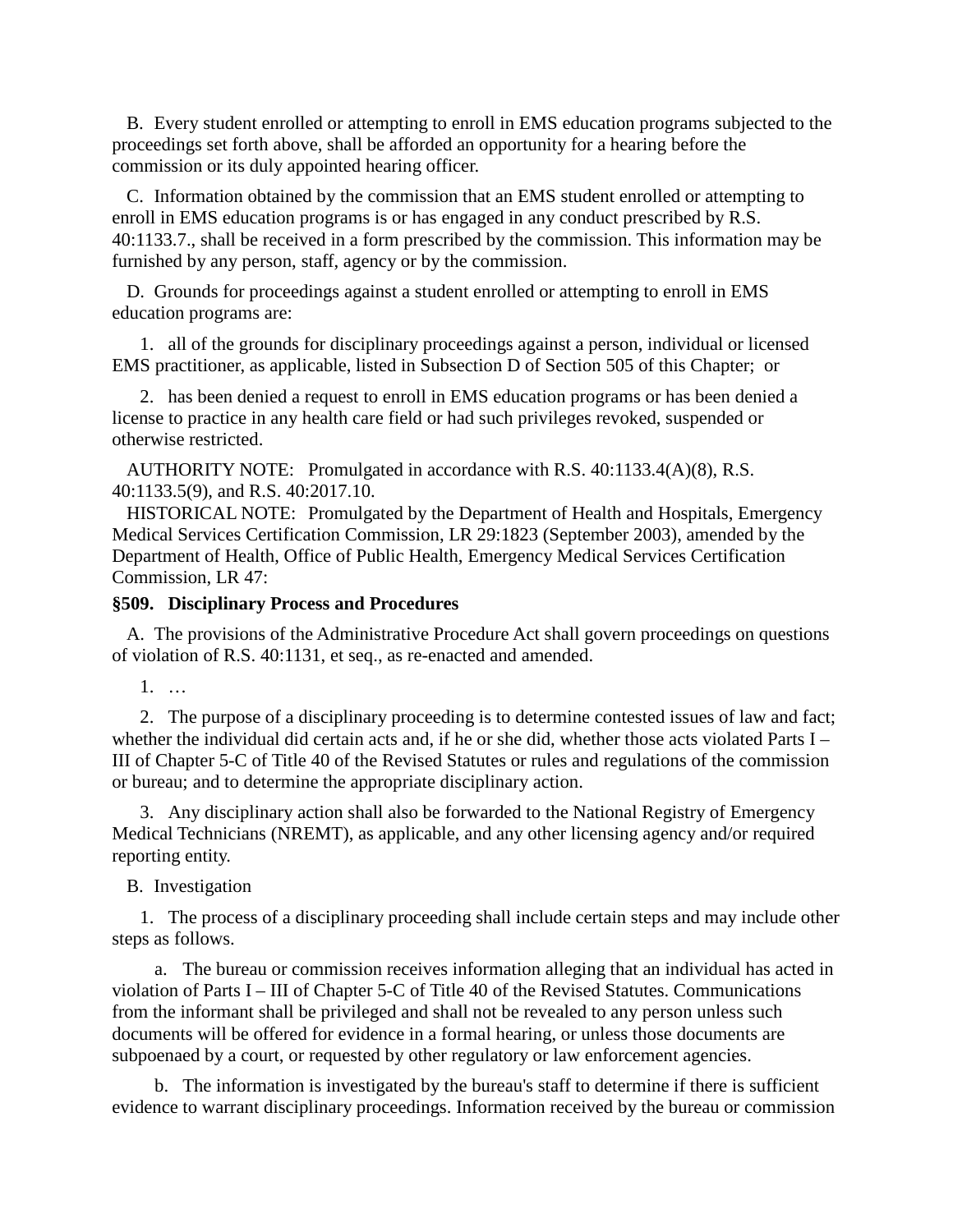shall not be considered a complaint until the individual furnishing that information provides the information in writing. The commission chair or designee may issue a subpoena prior to the filing of charges if, in the opinion of the chair, such a subpoena is necessary to investigate any potential violation or lack of compliance with R.S.40:1133.1, et seq., or the rules, regulations, or orders of the bureau or commission. The subpoena may be to compel the attendance of any person to appear for the purposes of giving sworn testimony and/or to compel the production of books, records, papers, or other objects.

B.2. — C.1.a. …

i. For less serious allegations, the chair, or a designee of the commission, may write to the individual explaining the nature of the information received. The individual's subsequent response may satisfactorily explain that no violation of Parts I – III of Chapter 5-C of Title 40 of the Revised Statutes, or rules, or order of the commission or bureau occurred, or that the matter does not rise to the level requiring formal disposition at this time, and the matter may be dropped. If the situation is not satisfactorily explained, it shall be investigated and disposed of through another informal means or brought before the commission for a formal hearing.

 $C.1.b. -C.1.b.iii$ 

AUTHORITY NOTE: Promulgated in accordance with R.S. 40:1133.4(A)(8) and R.S. 40:1133.5(9).

HISTORICAL NOTE: Promulgated by the Department of Health and Hospitals, Emergency Medical Services Certification Commission, LR 29:1824 (September 2003), amended by the Department of Health, Office of Public Health, Emergency Medical Services Certification Commission, LR 47:

# **§511. Formal Disciplinary Action**

 $A. - A.4. ...$ 

B. Informal Procedures

1. The matter may be resolved without a formal administrative hearing by either a voluntary surrender of license, Consent Order, or Settlement Order. These actions shall constitute disciplinary action and shall be a public record of the commission. The commission shall publish the individual's name, a brief description of the violation, and the disciplinary action.

C. Voluntary Surrender of License. An individual who is under investigation for violation of the practice act or rules of the commission or bureau may voluntarily surrender his or her license to the bureau. The voluntary surrender invalidates the license at the time of its relinquishment. An individual practicing as a certified EMS practitioner during the period of voluntary license surrender is considered an illegal practitioner and is subject to the penalties provided by this Chapter and R.S. 40: 1131, et seq.

1. Any license surrender shall not be deemed to be an admission of the alleged facts of any pending investigation or complaint. The fact of license surrender shall be deemed a disciplinary action and shall be reported and distributed in the same manner as final decisions of the commission.

2. Surrender or non-renewal of license shall not preclude the commission from investigating or completing a disciplinary proceeding based upon the individual's conduct prior to or subsequent to the surrender of license.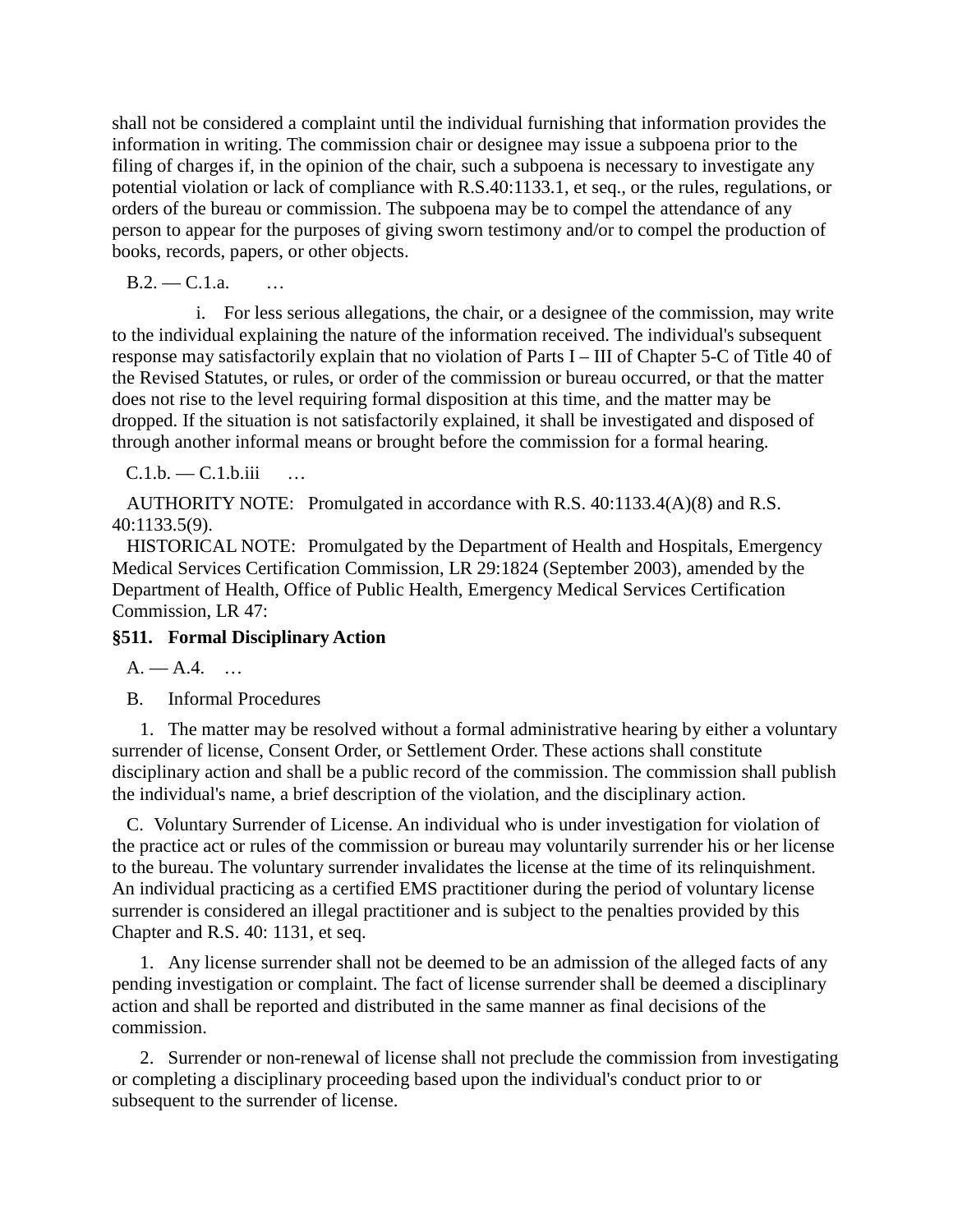3. Individuals who surrender their license are not eligible for a reinstatement of their license for a minimum of 2 years following such surrender and, in addition, not until meeting the requirements for reinstatement of license as described in this Chapter.

 $D - D.1$ . ...

2. The chair or the bureau director are authorized to offer the individual the choice of a consent order in lieu of an administrative hearing.

 $D.3. -E.1.b.$  ...

AUTHORITY NOTE: Promulgated in accordance with R.S. 40:1133.4(A)(8) and R.S. 40:1133.5(9).

HISTORICAL NOTE: Promulgated by the Department of Health and Hospitals, Emergency Medical Services Certification Commission, LR 29:1825 (September 2003), amended by the Department of Health, Office of Public Health, Emergency Medical Services Certification Commission, LR 47:

# **§513. Formal Hearing**

A. The commission has the authority, granted by R.S. 40:1133.4, to bring administrative proceedings to licensed EMS practitioners, applicants for licensure, individuals seeking enrollment or progression in an approved EMS education program, and individuals practicing EMS without licensure. The commission and the individual are the parties to the proceeding. The individual has the right to appear and be heard, either in person or by counsel; the right of notice, a statement of what accusations have been made; the right to present evidence and to crossexamine; and the right to have witnesses subpoenaed.

B. —B.1. …

2. At least 15 days prior to the date set for the hearing, a copy of the charges and a notice of the time and place of the hearing are sent by registered mail, return receipt requested, to the individual's address of record. Notice to an individual is effective and service is complete when sent by registered mail to the individual's address of record.

3. At least 5 working days prior to the scheduled hearing date, the individual shall respond in writing as to his or her intention to appear or not appear at the scheduled hearing. At least 5 working days prior to the scheduled hearing date, the individual shall also file with the commission a written response to the specific allegations contained in the notice of charges. Allegations not specifically answered shall be deemed admitted.

B.4. …

C. Motions for Continuance

1. The commission shall not postpone cases that have been scheduled for hearing absent good cause. A written motion by a licensed EMS practitioner, applicant, or student for a continuance shall be filed with the commission 5 working days prior to the time set for the hearing, except for extreme emergencies. The motion shall contain the reason for the request, which reason must be based upon good cause and have relevance for due process. Requests for continuances may be approved or denied by the chair or designee. No more than three requests for continuance shall be granted.

 $D. -E.1.$  ...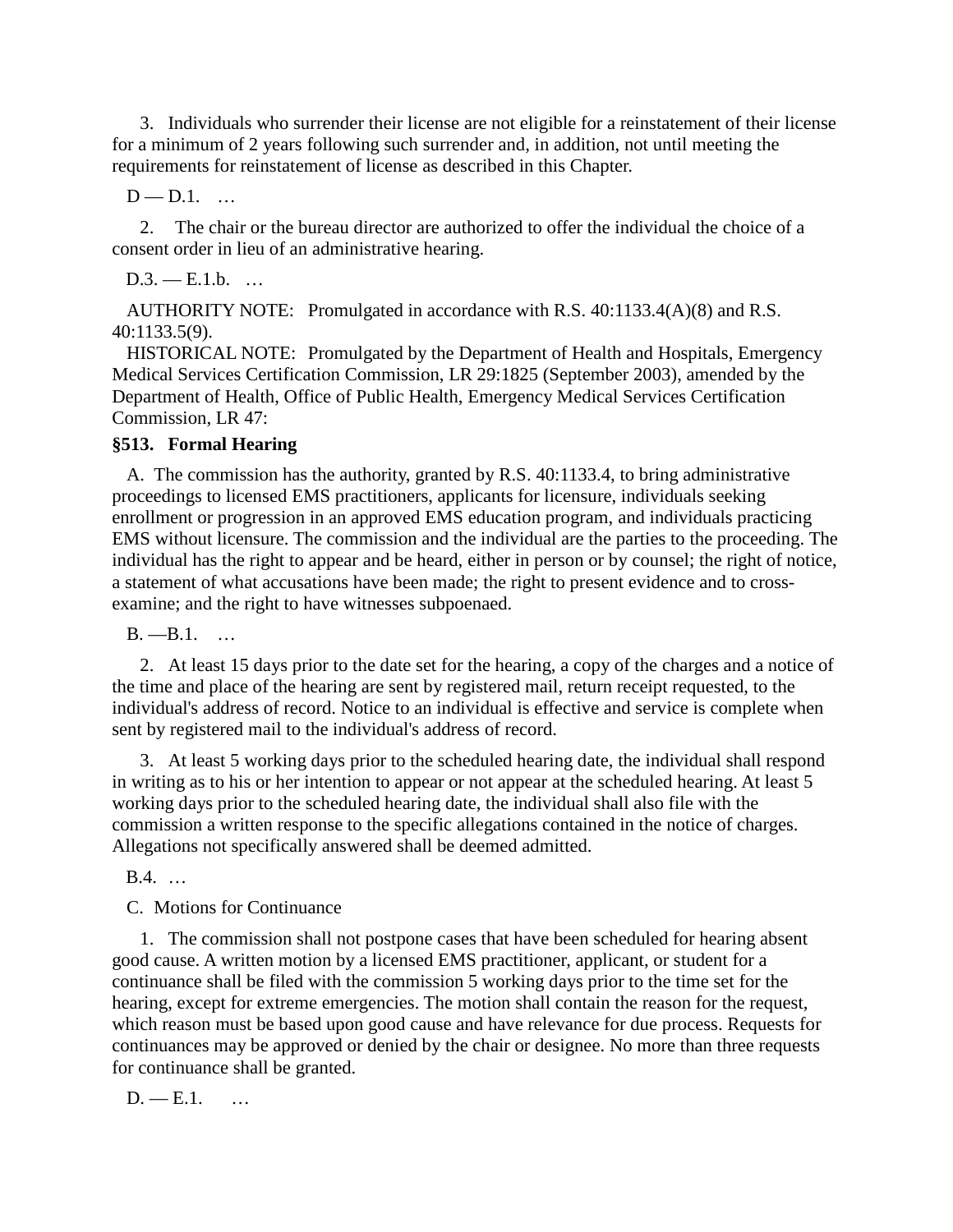2. The commission shall be represented by a Louisiana Department of Health attorney. Evidence is presented that disciplinary action should be taken against the individual. The individual may present evidence personally or through an attorney, and witnesses may testify on behalf of the individual.

 $E.3. - E.3.f. ...$ 

4. The bureau director presides and the customary order of proceedings at a hearing is as follows.

 $E.4.a. - E.5.i. ...$ 

k. the record of the proceeding shall be retained until the time for any appeal has expired, or until the appeal has been concluded. The record is not transcribed unless a party to the proceeding so requests, and the requesting party pays for the cost of the transcript. A party who appeals a decision of the commission shall pay all of the costs incurred by the Louisiana Department of Health for preparation of the original and any certified copy of the record of the proceeding that is required to be transmitted to the reviewing court.

 $E.6. - E.6.$ b. ...

c. determine whether charges brought are a violation of Parts I – III of Chapter 5-C of Title 40 of the Revised Statutes or rules and regulations of the commission or the bureau.

 $E.7. - E.1.$ 

2. The commission sets forth guidelines with ranges of disciplinary sanctions from which disciplinary penalties may be imposed. These guidelines are intended to serve only as a guide for staff and commission members when considering penalties, which could be imposed for specific violations of Parts I – III of Chapter 5-C of Title 40 of the Revised Statutes. Guidelines are in no way binding on the commission when dealing with disciplinary matters. The commission may order license sanctions.

 $F3. - F4.9$  …

b. Mitigating or extenuating circumstances may justify lessening of the sanctions below the minimum guidelines. License suspensions may be stayed with stipulated probations in some extenuating circumstances.

5. The order may stipulate remedial education, specific evaluation and therapy, and other sanctions as deemed necessary and appropriate to the case.

 $G. - G.3.e. ...$ 

H. Emergency Action

1. If the commission finds that public health, safety, and welfare requires emergency action and a finding to that effect is incorporated in its order, summary suspension of a license may be ordered by the chair or designee pending proceedings for revocation or other action. Such proceedings shall be promptly instituted and determined at the next regularly scheduled commission meeting.

I. Disciplinary Proceedings in Another Licensing Jurisdiction

1. When a licensed EMS practitioner has his or her license revoked, suspended, denied or sanctioned in other ways for disciplinary reasons by the original certification/licensing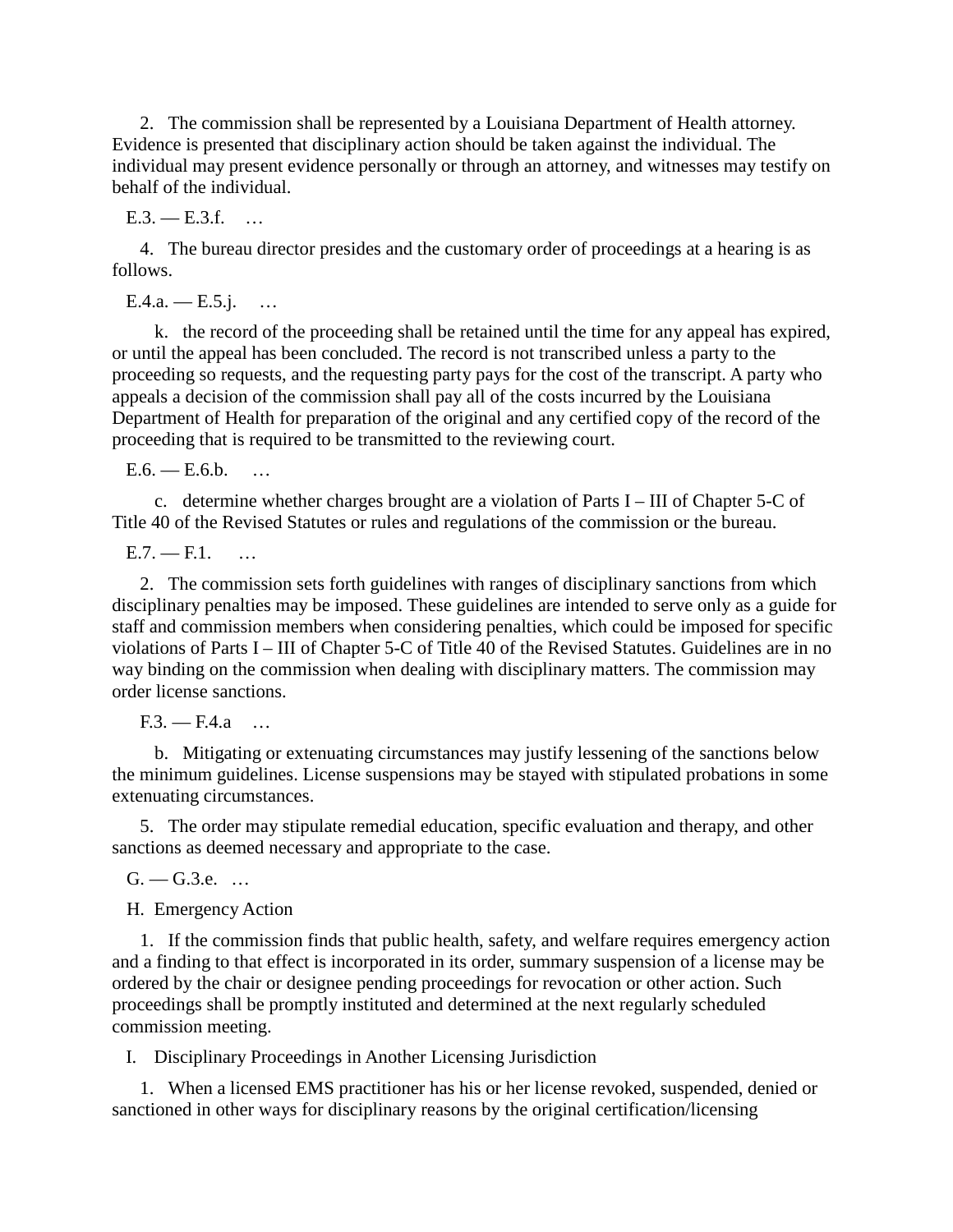jurisdiction or by a subsequent certification/licensing authority, that licensed EMS practitioner shall be notified that his or her Louisiana license is automatically suspended, except for the following:

 $I.1.a. - I.1.b. ...$ 

c. the licensed EMS practitioner is issued a reprimand and the licensed EMS practitioner agrees to having his or her Louisiana license reprimanded identically to, or in excess of, the said jurisdiction's reprimand; or

d. the license is encumbered with a reprimand with stipulations and the licensed EMS practitioner agrees to having his or her Louisiana license probated with stipulations that are identical to, or exceed, the stipulations in said jurisdiction.

2. The licensed EMS practitioner may have his or her license reinstated provided that the licensed EMS practitioner:

a. provides evidence of an unencumbered license by the involved certification/licensing authority and all subsequent certification/licensing authorities; and

b. meets requirements for reinstatement of license as described in this Chapter.

AUTHORITY NOTE: Promulgated in accordance with R.S. 40:1133.4(A)(8), R.S. 40:1133.5(9), and R.S. 40:2017.10.

HISTORICAL NOTE: Promulgated by the Department of Health and Hospitals, Emergency Medical Services Certification Commission, LR 29:1825 (September 2003) , amended by the Department of Health, Office of Public Health, Emergency Medical Services Certification Commission, LR 47:

#### **§515. Appeal from Commission Decision**

A. Any person whose license has been revoked, suspended, denied, or otherwise disciplined by the commission shall have the right to have the proceedings of the commission reviewed by the court having jurisdiction over the commission, provided that such appeal is made within 30 days after the date indicated on the registered mail receipt of the written notice of the commission's decision. The commission's decision is enforceable in the interim unless the court orders a stay.

AUTHORITY NOTE: Promulgated in accordance with R.S. 40:1133.4(A)(8), R.S. 40:1133.5(9), and R.S. 40:2017.10.

HISTORICAL NOTE: Promulgated by the Department of Health and Hospitals, Emergency Medical Services Certification Commission, LR 29:1827 (September 2003), amended by the Department of Health, Office of Public Health, Bureau of Emergency Medical Services, LR 47:

# **§517. Reinstatement of License**

A. Application for reinstatement of a suspended or surrendered license shall be in writing.

B. The application for reinstatement of a suspended license does not require the satisfaction of all of the requirements for initial licensure; however, the satisfaction of applicable requirements of this Part, as determined by the commission or bureau, shall be met.

C. Prior to reinstatement of a license previously suspended (except for nonpayment of fees), a hearing or conference is held before the commission to afford the applicant with the opportunity to present evidence that the cause for the revocation or suspension no longer exists and to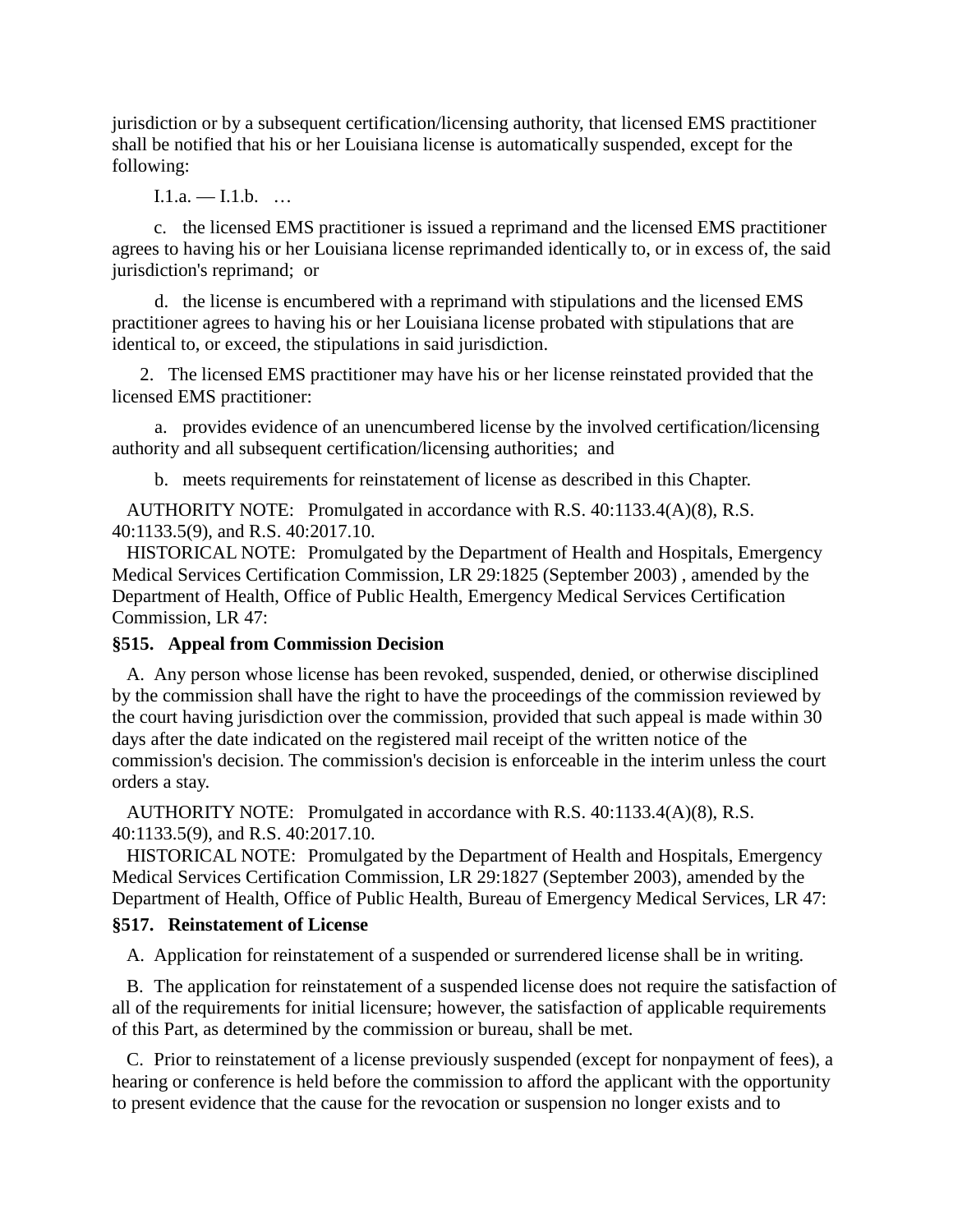provide an opportunity for the commission to evaluate changes in the person or conditions. In certain situations, the license may be reinstated by consent order or settlement order. The burden of proof is on the applicant to prove that conditions that led to the suspension no longer exist and/or no longer affect the applicant's ability to practice safely. If reinstatement is granted, a period of probation with stipulations may be imposed.

AUTHORITY NOTE: Promulgated in accordance with R.S. 40:1133.4(A)(8), R.S. 40:1133.5(9), and R.S. 40:2017.10.

HISTORICAL NOTE: Promulgated by the Department of Health and Hospitals, Emergency Medical Services Certification Commission, LR 29:1828 (September 2003), amended by the Department of Health, Office of Public Health, Emergency Medical Services Certification Commission, LR 47:

### **§519. Civil Immunity**

A. Emergency medical services practitioners who render emergency medical care to an individual while in the performance of medical duties and following the instructions and/or protocols approved by a physician medical director shall not be individually liable to such an individual for civil damages as a result of acts or omissions in rendering the emergency medical care, except for acts or omissions intentionally designed to harm, or for grossly negligent acts or omissions which result in harm to such an individual.

1. This immunity does not relieve the driver of the emergency vehicle from liability arising from the operation or use of such vehicle.

2. This immunity extends to parish governing authorities, police departments, sheriffs' offices, fire departments, or other public agencies engaged in rendering emergency medical services and its insurers with respect to such emergency medical services unless the emergency medical services practitioner employed by such agencies would be personally liable under the above provisions.

B. Any physician who provides instructions to any emergency medical services practitioner by use of electronic or other means of transmission in connection with the rendering of emergency medical services to an individual shall not be liable unto such practitioner or to an individual or both for civil damages arising from his or her opinion, judgments, actions, or duties, except for acts or omissions intentionally designed to harm, or for grossly negligent acts or omissions which result in harm to the individual, while exercising that degree of skill and care ordinarily employed by members of his or her profession in good standing.

C. No hospital facility which allows the use of telemetry or other equipment to maintain contact between an emergency medical services practitioner and a physician shall be liable for any civil damages arising out of the use of such equipment except for acts or omissions by hospital personnel that are grossly negligent which result in harm to an individual.

D. No registered nurse, licensed emergency medical services practitioner, or other health professional licensed in Louisiana who supervises, instructs, or trains emergency medical services practitioners in accordance with curricula developed or adopted by the bureau shall be liable for any civil damages arising out of the actions or negligence of the emergency medical personnel whom he or she supervised, educated, or trained.

E. There shall be no cause of action or civil liability, and no license holder or applicant shall have any cause of action or any claim for damages against any individual, person, or institution providing information to the commission or its agents or employees when that individual,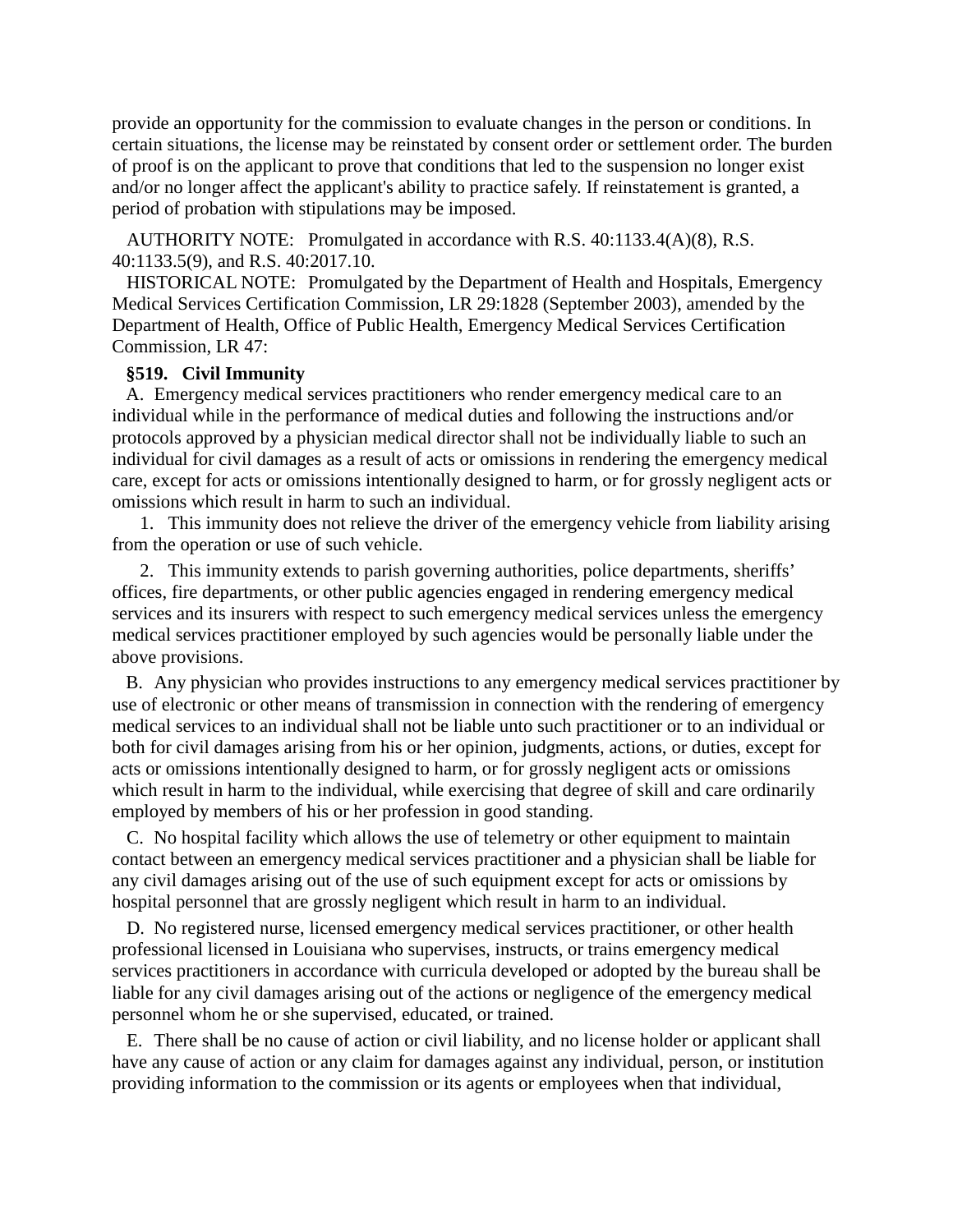person, or institution acts without malice and when there is a reasonable belief that such information is accurate.

F. No public safety telecommunicator who instructs a caller on T-CPR shall be liable for any civil damages arising out of the instruction provided to the caller, except for acts or omissions intentionally designed to harm, or for grossly negligent acts or omissions that result in harm to an individual. A caller may decline to receive T-CPR instruction. When a caller declines T-CPR instruction, the public safety telecommunicator has no obligation to provide the instruction.

G. No public safety agency shall be liable for any civil damages for employing individuals to answer 911 emergency calls who are not designated as a public safety telecommunicator. Individuals who are not public safety telecommunicators shall not be required to complete the T-CPR training required by Section 105 of this Part and shall have no obligation to offer and provide T-CPR instruction to a caller.

AUTHORITY NOTE: Promulgated in accordance with R.S. 40:1133.5(9), R.S. 40:1133.13, and R.S.40:2017.10.

HISTORICAL NOTE: Promulgated by the Department of Health and Hospitals, Emergency Medical Services Certification Commission, LR 29:1828 (September 2003), amended by the Department of Health, Office of Public Health, Bureau of Emergency Medical Services, LR 47:

# **(Chapter 7. Administrative Provisions)**—Repeal.

**(Subchapter A. Fees and Costs)**—Repeal. **((Reserved))**—Repeal.

# **Family Impact Statement**

The proposed Rule should not have any known or foreseeable impact on family formation, stability, and autonomy. In particular, the proposed Rule has no known or foreseeable impact on:

1. the stability of the family;

2. the authority and rights of persons regarding the education and supervision of their children;

3. the functioning of the family;

4. family earnings and family budget;

5. the behavior and personal responsibility of children;

6. the ability of the family or a local government to perform the function as contained in the proposed Rule.

# **Poverty Impact Statement**

The proposed Rule should not have any known or foreseeable impact on any child, individual or family as defined by R.S. 49:973(B). In particular, there should be no known or foreseeable effect on:

1. the effect on household income, assets, and financial security;

2. the effect on early childhood development and preschool through postsecondary education development;

3. the effect on employment and workforce development;

4. the effect on taxes and tax credits;

5. the effect on child and dependent care, housing, health care, nutrition, transportation, and utilities assistance.

# **Small Business Analysis**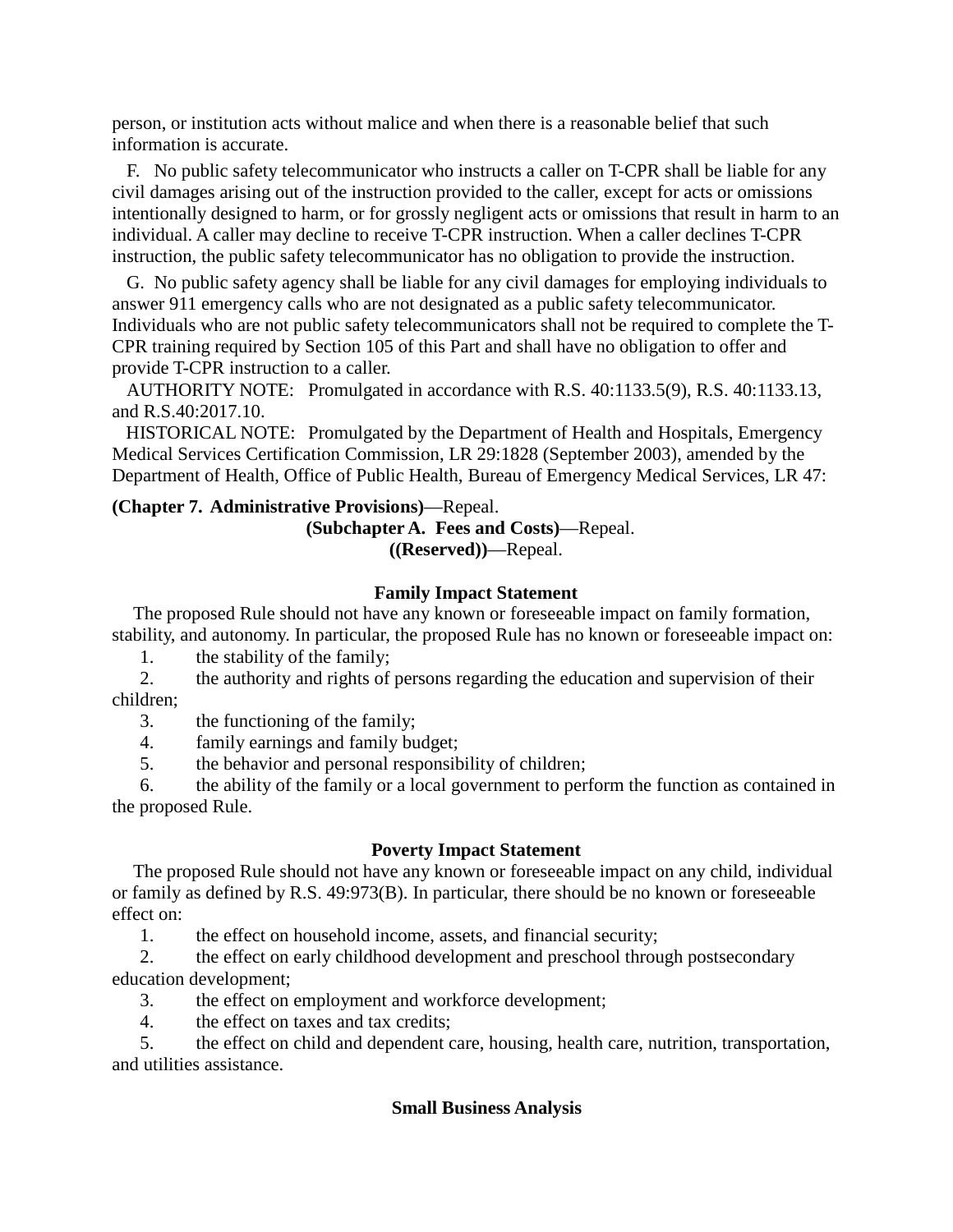In accordance with Sections 978.1 through 978.8 of the Small Business Protection Act of Title 49 of the Louisiana Revised Statutes, there is hereby submitted a regulatory flexibility analysis/small business analysis on the rule proposed for adoption, amendment or repeal.

The impact of the proposed rule on small businesses as defined in the Small Business Protection Act has been considered. The Office of Public Health's Bureau of Emergency Medical Services and the Louisiana Emergency Medical Services Certification Commission do not expect that adoption of the proposed amendments will have an adverse economic impact on small businesses.

#### **Provider Impact Statement**

The proposed Rule should not have any known or foreseeable impact on providers as defined by HCR 170 of the 2014 Regular Legislative Session. In particular, there should be no known or foreseeable effect on:

1. the effect on the staffing level requirements or qualifications required to provide the same level of service;

2. the total direct and indirect effect on the cost to the providers to provide the same level of service; or

3. the overall effect on the ability of the provider to provide the same level of service.

#### **Public Comments**

Interested persons may submit written comments on the proposed rule. Such comments must be received no later than Tuesday, August 10, 2021 at COB, 4:30 pm, and should be addressed to Allen Enger, LDH Rulemaking Coordinator, Post Office Box 629, Baton Rouge, LA 70821- 0629.

#### **Public Hearing**

Interested persons may submit a written request to conduct a public hearing either by U.S. mail to the Office of the Secretary ATTN: LDH Rulemaking Coordinator, Post Office Box 629, Baton Rouge, LA 70821-0629; however, such request must be received no later than 4:30 p.m. on Tuesday, August 10, 2021**.** If the criteria set forth in R.S. 49:953(A)(2)(a) are satisfied, LDH will conduct a public hearing at 2:00 pm on August 30, 2021 in Room 118 of the Bienville Building, which is located at 628 North Fourth Street, Baton Rouge, LA. To confirm whether or not a public hearing will be held, interested persons should first call Allen Enger at (225) 342- 1342 after Tuesday, August 10, 2021. If a public hearing is to be held, all interested persons are invited to attend and present data, views, comments, or arguments, orally or in writing. In the event of a hearing, parking is available to the public in the Galvez Parking Garage which is located between North Sixth and North Fifth/North and Main Streets (cater-corner from the Bienville Building). Validated parking for the Galvez Garage may be available to public hearing attendees when the parking ticket is presented to the Bienville Building's front security desk.

> Dr. Courtney N. Phillips LDH Secretary

#### **FISCAL AND ECONOMIC IMPACT STATEMENT FOR ADMINISTRATIVE RULES**